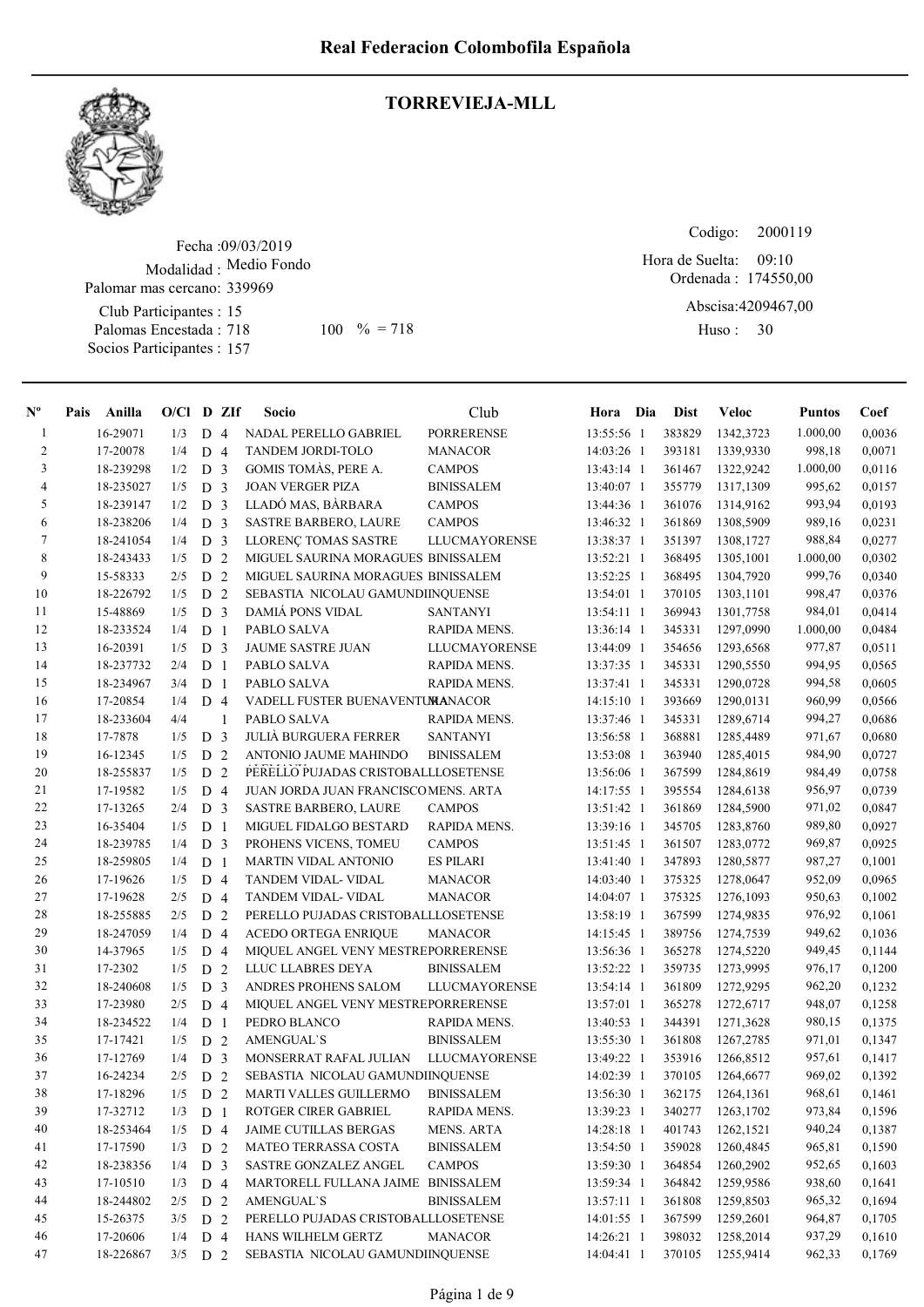#### Nº Pais Anilla O/Cl D ZIf Socio Club Hora Dia Dist Veloc Pais Anilla Socio O/Cl D ZIf Puntos Coef Club Dist 48 18-243409 3/5 D 2 MIGUEL SAURINA MORAGUES BINISSALEM 14:03:33 1 368495 1255,3057 961,84 0,1814 49 17-32799 2/5 D 1 MIGUEL FIDALGO BESTARD RAPIDA MENS. 13:45:34 1 345705 1254,5240 967,17 0,1974 50 17-19713 3/5 D 4 TANDEM VIDAL- VIDAL MANACOR 14:10:04 1 375325 1250,8054 931,78 0,1855 51 LLORENÇ TOMAS SASTRE 16-20692 13:51:00 1 351397 2/4 D 3 LLUCMAYORENSE 1250,5231 945,27 0,2021 52 16-24809 2/5 D 2 MARTI VALLES GUILLERMO BINISSALEM 13:59:43 1 362175 1250,1007 957,85 0,2000 53 17-34208 1/4 D 4 JAIME POU MESOUIDA MANACOR 14:19:19 1 386553 1249,6999 930,96 0,1910 54 16-24413 3/5 D 2 AMENGUAL`S BINISSALEM 13:59:34 1 361808 1249,4808 957,38 0,2079 55 18-253394 2/5 D 4 JAIME CUTILLAS BERGAS MENS. ARTA 14:31:36 1 401743 1249,2009 930,59 0,1907 56 18-231566 1/3 D 3 JULIÀ BURGUERA VICENS SANTANYI 14:04:42 1 368084 1249.0126 944.12 0.2119 57 17-19678 4/5 4 TANDEM VIDAL- VIDAL MANACOR 14:10:42 1 375325 1248.1709 929.82 0.2115 58 18-243830 1/5 D 2 ANDONOV HRISTOW BINISSALEM 14:10:51 1 375088 1246,7608 955,29 0,2154 59 16-34752 3/5 D 1 MIGUEL FIDALGO BESTARD RAPIDA MENS. 13:47:30 1 345705 1245,7838 960,43 0,2377 60 17-33086 4/5 1 MIGUEL FIDALGO BESTARD RAPIDA MENS. 13:47:33 1 345705 1245,5594 960,26 0,2417 61 12-40515 2/5 D 3 JAUME SASTRE JUAN LLUCMAYORENSE 13:54:59 1 354656 1244,4798 940,70 0,2396 62 18-232683 1/5 D 3 JOAN MONSERRAT CLAR SANTANYI 14:03:01 1 364639 1244,4309 940,66 0,2368 63 18-241523 1/5 D 3 BERNAT BONET LLUCMAYORENSE 13:55:00 1 354594 1244,1895 940,48 0,2474 64 18-235202 1/4 D 2 TOMEU VICH RAPIDA MENS. 13:59:35 1 360280 1244,1324 953,28 0,2474 65 18-237615 1/5 D 2 FERRER RAMIS, GUILLEM BINISSALEM 14:09:11 1 371593 1242,0244 951,66 0.2436 66 17-34972 1/4 D 1 MIGUEL A. VICARIO DORADO PALMESANA 13:51:17 1 348952 1240,5712 956,41 0,2634 67 16-39423 1/4 D 2 PEDRO A. PAYERAS OLIVER INQUENSE 14:14:57 1 378207 1240,2263 950,29 0,2467<br>68 18-235272 2/4 D 2 TOMEU VICH RAPIDA MENS. 14:00:37 1 360280 1239.7087 949.89 0.2629 68 18-235272 2/4 D 2 TOMEU VICH RAPIDA MENS. 14:00:37 1 360280 1239,7087 949,89 0,2629 69 18-259921 1/5 D 1 TORCUATO VILCHEZ VILCHEZ ES PILARI 13:50:27 1 347604 1239,4509 955,55 0,2765 70 17-897 1/3 D 2 TANDEM MARCOS PEDRO LA DEPORTIVA 13:59:39 1 358924 1239,1645 949,47 0,2716<br>71 18-226575 1/3 D 2 PERE ANTONI BUÑOLA OUETGIDAQUENSE 14:15:13 1 378206 1239.1394 949.45 0.2615 71 18-226575 1/3 D 2 PERE ANTONI BUÑOLA OUETGILNOUENSE 14:15:13 1 378206 1239.1394 949.45 0.2615 72 18-239600 1/4 D 3 GARCIAS MEZQUIDA, ANTONI CAMPOS 14:03:06 1 363148 1238,9901 936,55 0,2761 73 LLORENÇ TOMAS SASTRE 18-241032 13:53:45 1 351397 3/4 D 3 LLUCMAYORENSE 1238,4035 936,11 0,2893 74 18-233714 1/5 D 2 ANTONIO COLL RAPIDA MENS. 13:58:32 1 357234 1238,1030 948,66 0,2885 75 18-255692 1/4 D 2 SANCHEZ PERELLO JOSE LLOSETENSE 14:05:10 1 365175 1237,1824 947,95 0,2860 MANUEL MUÑOZ 76 18-227229 1/3 D 1 MANUEL MUÑOZ PALMESANA 13:46:52 1 342471 1236,9528 953,63 0,3091 77 14-229231 2/5 D 2 ANTONIO JAUME MAHINDO BINISSALEM 14:04:19 1 363940 1236,5593 947,48 0,2947 78 16-35066 5/5 1 MIGUEL FIDALGO BESTARD RAPIDA MENS. 13:49:37 1 345705 1236,3533 953,16 0,3142 79 16-39257 1/5 D 2 SEBASTIA QUETGLAS GAMUNDINQUENSE 14:12:07 1 373336 1235,7345 946,85 0,2947 80 17-34966 2/4 D 1 MIGUEL A. VICARIO DORADO PALMESANA 13:52:40 1 348952 1234,5000 951,73 0,3193 81 18-260953 1/4 D 1 JAUME OLIVER ANTONIA LA DEPORTIVA 13:52:34 1 348612 1233,7336 951,14 0,3236 82 17-11761 2/3 D 4 MARTORELL FULLANA JAIME BINISSALEM 14:05:46 1 364842 1233,5467 918,93 0,3130 83 14-26824 1/4 D 4 TERRASSA ROSSELLO JOAN MENS. ARTA 14:28:16 1 392498 1233,2363 918,69 0,2945 84 17-13958 3/5 D 3 JAUME SASTRE JUAN LLUCMAYORENSE 13:57:56 1 354656 1231,7296 931,06 0,3299 85 16-26482 1/5 D 3 BARTOMEU ADROVER VIDAL SANTANYI 14:08:25 1 367534 1231,6135 930,97 0,3221 86 16-39766 1/4 D 2 PEDRO REYNES SOCIAS BINISSALEM 14:14:50 1 375420 1231,5582 943,65 0,3190 87 18-240115 1/4 D 3 GERMANS LLULL LLUCMAYORENSE 14:01:35 1 357967 1227,6662 927,99 0,3385 88 18-238242 3/4 D 3 SASTRE BARBERO, LAURE CAMPOS 14:04:47 1 361869 1227,5762 927,92 0,3387<br>89 18-227985 1/4 D 1 DAVID-FERNANDEZ BINISSALEM 13:52:43 1 346456 1225.4530 944.76 0.3578 1/4 D 1 DAVID FERNANDEZ BINISSALEM 13:52:43 1 346456 1225,4530 944,76 0,3578 90 18-238221 4/4 3 SASTRE BARBERO, LAURE CAMPOS 14:05:19 1 361869 1225,3592 926,25 0,3464 91 18-253313 3/5 D 4 JAIME CUTILLAS BERGAS MENS. ARTA 14:37:54 1 401743 1225,1998 912,71 0,3155 92 17-20163 2/4 D 4 TANDEM JORDI-TOLO MANACOR 14:31:09 1 393181 1224,2908 912,03 0,3259 93 16-12485 3/5 D 2 ANTONIO JAUME MAHINDO BINISSALEM 14:07:19 1 363940 1224,0821 937,92 0,3559 94 18-254366 1/4 D 4 JAIME LLANERAS SUREDA MENS. ARTA 14:39:23 1 403102 1223,8081 911,67 0,3248 95 13-35827 2/4 D 4 TERRASSA ROSSELLO JOAN MENS. ARTA 14:30:47 1 392498 1223,5611 911,49 0,3371 96 16-33440 2/2 D 3 GOMIS TOMÀS, PERE A. CAMPOS 14:05:38 1 361467 1222,6869 924,23 0,3699 97 18-257578 2/5 D 3 JOAN VERGER PIZA BINISSALEM 14:01:01 1 355779 1222,5382 924,11 0,3797 98 17-6347 1/5 D 3 ANTONI PERELLÓ VIDAL SANTANYI 14:10:20 1 367080 1222.2420 923.89 0.3718 99 10-98335 4/5 2 ANTONIO JAUME MAHINDO BINISSALEM 14:07:47 1 363940 1222,1638 936,45 0,3789 SASTRE SANNA PARLO 100 17-23189 1/4 D 1 SASTRE SANNA PABLO ES PILARI 13:53:01 1 345784 1221,7796 941,93 0,4028 101 18-254719 1/2 D 4 PEDRO GINARD NICOLAU MENS. ARTA 14:38:21 1 401157 1221,7360 910,13 0,3507 102 18-227574 1/4 D 1 YUNIESKY REYES AGUILERA PALMESANA 13:52:54 1 345542 1221,4281 941,66 0,4111 103 15-27849 1/4 D 4 CASTOR SASTRE BERNARDO LLOSETENSE 14:29:44 1 390467 1221,2271 909,75 0,3674 104 17-19567 2/5 D 4 JUAN JORDA JUAN FRANCISCOMENS. ARTA 14:34:07 1 395554 1220,4062 909,14 0,3662 105 16-45698 2/4 D 4 CASTOR SASTRE BERNARDO LLOSETENSE 14:29:59 1 390467 1220,2729 909,04 0,3745 106 18-226185 2/5 D 2 SEBASTIA QUETGLAS GAMUNDINQUENSE 14:16:03 1 373336 1219,8530 934,68 0,3954 107 18-255738 1/4 D 2 VILLALONGA COLL LORENZO LLOSETENSE 14:09:34 1 365236 1219,2144 934,19 0,4080 108 17-30958 1/4 D 2 MUNTANER ORELL JOSE A. POLLESINA 14:25:14 1 384241 1218,9098 933,95 0,3915<br>109 17-10868 1/5 D 4 GORNALS FERRER MIGUEL ANGERRERENSE 14:11:18 1 367167 1218,6094 907.80 0.4135 17-10868 1/5 D 4 GORNALS FERRER MIGUEL ANGEL ERRER ENSEMBLE 14:11:18 1 367167 1218,6094 907,80 0,4135<br>17-763 2/4 D 1 JAUME OLIVER ANTONIA LA DEPORTIVA 13:56:07 1 348612 1218.4260 939.34 0.4395 110 17-763 2/4 D 1 JAUME OLIVER ANTONIA LA DEPORTIVA 13:56:07 1 348612 1218,4260 939,34 0,4395 111 10-110074 3/5 D 4 MIQUEL ANGEL VENY MESTREPORRERENSE 14:09:58 1 365278 1217,7286 907,14 0,4232 112 17-12484 1/3 D 4 NICOLAU SALOM JUAN MANACOR 14:27:05 1 386063 1217,5443 907,00 0,4041 113 16-25750 2/5 D 3 DAMIÁ PONS VIDAL SANTANYI 14:14:09 1 369943 1216,3176 919,41 0,4254

TORREVIEJA-MLL 200011913 09/03/2019

114 18-232503 1/4 D 4 ANTONI BLANCH ALCINA SANTANYI 14:14:43 1 370630 1216,3102 906,09 0,4284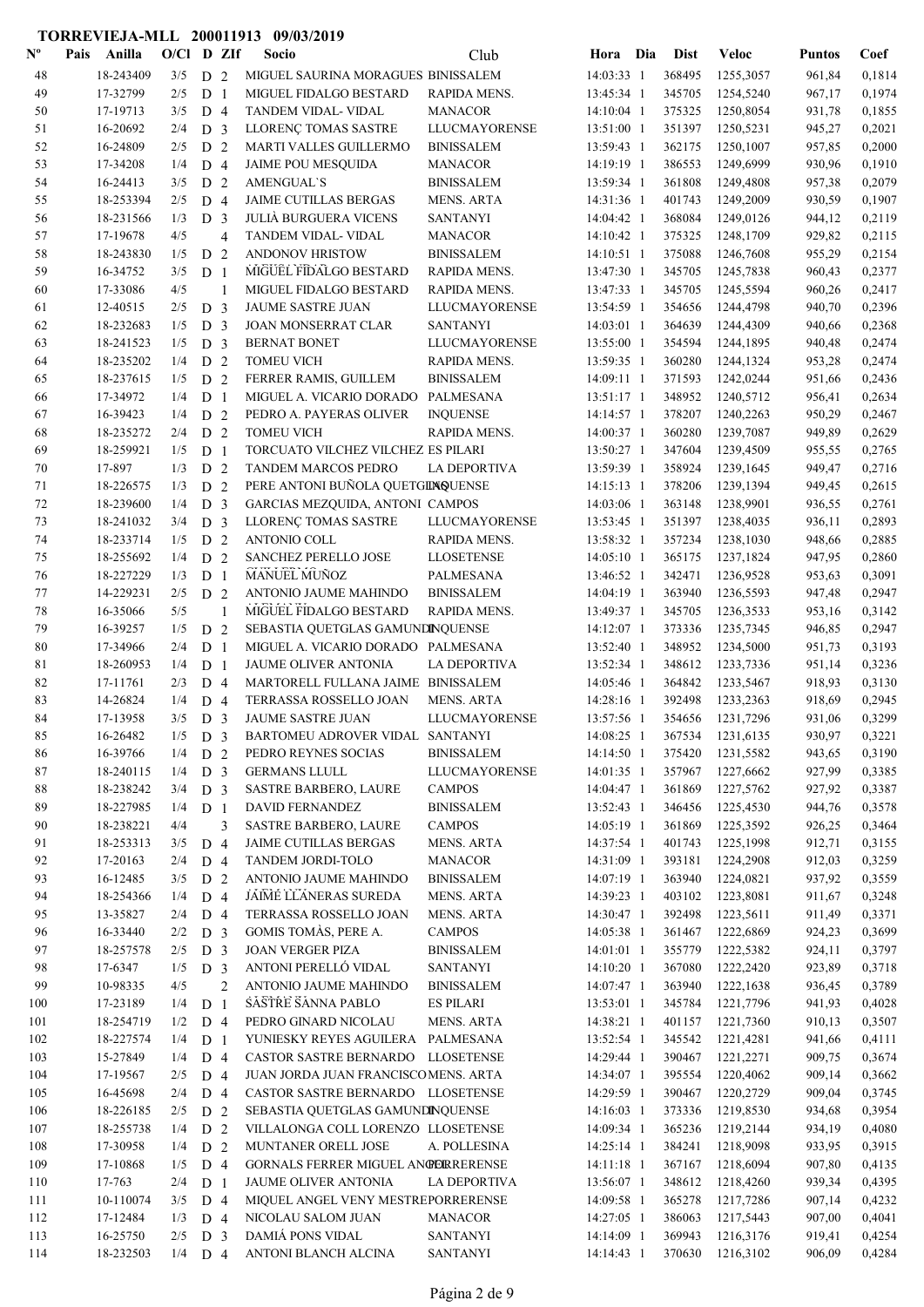| ${\bf N^o}$ | Pais | Anilla    | $O/CI$ D ZIf |                |                | Socio                                  | Club                  | Hora Dia     | <b>Dist</b> | <b>Veloc</b> | <b>Puntos</b> | Coef   |
|-------------|------|-----------|--------------|----------------|----------------|----------------------------------------|-----------------------|--------------|-------------|--------------|---------------|--------|
| 115         |      | 17-12963  | 1/5          | D <sub>3</sub> |                | JAUME GINARD LLADÓ                     | <b>CAMPOS</b>         | 14:12:54 1   | 368003      | 1214,9323    | 918,36        | 0,4352 |
| 116         |      | 17-28636  | 1/5          | D <sub>2</sub> |                | ABRINES COLL LORENZO                   | <b>LLOSETENSE</b>     | 14:10:47 1   | 365386      | 1214,7814    | 930,79        | 0,4422 |
| 117         |      | 18-260264 | 1/5          | D <sub>2</sub> |                | DERBY MALLORCA SAMI                    | <b>DERBY MALLORCA</b> | 14:12:33 1   | 367525      | 1214,7579    | 930,77        | 0,4434 |
| 118         |      | 17-7892   | 2/5          | D <sub>3</sub> |                | <b>JULIÀ BURGUERA FERRER</b>           | <b>SANTANYI</b>       | 14:13:41 1   | 368881      | 1214,6896    | 918,18        | 0,4455 |
| 119         |      | 17-8136   | 2/5          | D <sub>3</sub> |                | ANTONI PERELLÓ VIDAL                   | <b>SANTANYI</b>       | 14:12:14 1   | 367080      | 1214,5583    | 918,08        | 0,4515 |
| 120         |      | 17-20518  | 2/4          | D <sub>4</sub> |                | HANS WILHELM GERTZ                     | <b>MANACOR</b>        | 14:37:44 1   | 398032      | 1214,4996    | 904,74        | 0,4199 |
| 121         |      | 18-227062 | 2/4          | D <sub>2</sub> |                | PEDRO REYNES SOCIAS                    | <b>BINISSALEM</b>     | 14:19:20 1   | 375420      | 1213,6422    | 929,92        | 0,4489 |
| 122         |      | 18-260326 | 2/5          | D <sub>2</sub> |                | DERBY MALLORCA SAMI                    | <b>DERBY MALLORCA</b> | 14:12:50 1   | 367525      | 1213,6214    | 929,90        | 0,4623 |
| 123         |      | 18-227867 | 1/2          | D <sub>1</sub> |                | <b>JANSEL MANUEL</b>                   | <b>PALMESANA</b>      | 13:54:54 1   | 345550      | 1212,8817    | 935,07        | 0,4958 |
| 124         |      | 18-254358 | 2/4          | D <sub>4</sub> |                | JAIME LLANERAS SUREDA                  | <b>MENS. ARTA</b>     | 14:42:27 1   | 403102      | 1212,5192    | 903,26        | 0,4284 |
| 125         |      | 17-8912   | 3/4          | D <sub>2</sub> |                | <b>TOMEU VICH</b>                      | RAPIDA MENS.          | 14:07:12 1   | 360280      | 1212,2476    | 928,85        | 0,4832 |
| 126         |      | 17-34197  | 2/4          | D <sub>4</sub> |                | <b>JAIME POU MESQUIDA</b>              | <b>MANACOR</b>        | 14:29:00 1   | 386553      | 1211,7649    | 902,70        | 0,4540 |
| 127         |      | 17-14813  | 2/4          | D <sub>3</sub> |                | MONSERRAT RAFAL JULIAN                 | LLUCMAYORENSE         | 14:02:08 1   | 353916      | 1211,4879    | 915,76        | 0,4998 |
| 128         |      | 17-19004  | 1/4          | D <sub>4</sub> |                | SALVADOR VADELL NADAL                  | <b>MANACOR</b>        | 14:32:51 1   | 391114      | 1211,4418    | 902,46        | 0,4558 |
| 129         |      | 17-20931  | 2/4          | D <sub>4</sub> |                | VADELL FUSTER BUENAVENTUMANACOR        |                       | 14:35:08 1   | 393669      | 1210,7925    | 901,97        | 0,4564 |
| 130         |      | 18-260591 | 1/4          | D <sub>1</sub> |                | MONTSERRAT PUJOL JUAN                  | <b>LA DEPORTIVA</b>   | 13:56:24 1   | 346517      | 1209,9057    | 932,77        | 0,5225 |
| 131         |      | 17-19595  | 3/5          | D <sub>4</sub> |                | JUAN JORDA JUAN FRANCISCOMENS. ARTA    |                       | 14:37:08 1   | 395554      | 1209,1522    | 900,75        | 0,4613 |
| 132         |      | 15-34936  | 4/5          |                | $\overline{4}$ | MIQUEL ANGEL VENY MESTREPORRERENSE     |                       | 14:12:24 1   | 365278      | 1207,9299    | 899,84        | 0,5033 |
| 133         |      | 18-247004 | 2/4          | D <sub>4</sub> |                | <b>ACEDO ORTEGA ENRIQUE</b>            | <b>MANACOR</b>        | 14:32:49 1   | 389756      | 1207,3602    | 899,42        | 0,4753 |
| 134         |      | 16-28233  | 1/5          | D <sub>2</sub> |                | TANDEM MUNTANER / MORA PORRERENSE      |                       | 14:09:30 1   | 361320      | 1206,4107    | 924,38        | 0,5165 |
| 135         |      | 18-260518 | 1/4          | D <sub>1</sub> |                | <b>LLADO BONET JOSE</b>                | <b>LA DEPORTIVA</b>   | 13:54:14 1   | 342869      | 1206,2941    | 929,99        | 0,5484 |
| 136         |      | 17-10625  | 2/5          | D <sub>2</sub> |                | FERRER RAMIS, GUILLEM                  | <b>BINISSALEM</b>     | 14:18:38 1   | 371593      | 1203,9950    | 922,53        | 0,5097 |
| 137         |      | 17-21215  | 1/4          | D 4            |                | TRUYOLS SANSO SEBASTIAN                | <b>MANACOR</b>        | 14:31:15 1   | 386648      | 1203,5735    | 896,60        | 0,4935 |
| 138         |      | 16-26699  | 1/3          | D <sub>1</sub> |                | <b>JOSE RODRIGUEZ</b>                  | RAPIDA MENS.          | 13:55:23 1   | 343474      | 1203,5531    | 927,88        | 0,5596 |
| 139         |      | 17-15244  | 2/5          | D <sub>3</sub> |                | <b>BERNAT BONET</b>                    | LLUCMAYORENSE         | 14:04:48 1   | 354594      | 1202,8290    | 909,22        | 0,5460 |
| 140         |      | 17-12604  | 1/4          | D <sub>3</sub> |                | BARCELÓ SAGRERA, SALVADORAMPOS         |                       | 14:15:14 1   | 367002      | 1202,3654    | 908,86        | 0,5313 |
| 141         |      | 17-6505   | 1/4          | D <sub>3</sub> |                | LLORENÇ PERELLÓ VIDAL                  | <b>SANTANYI</b>       | 14:12:38 1   | 363757      | 1201,9727    | 908,57        | 0,5399 |
| 142         |      | 15-48578  | 3/5          | D <sub>3</sub> |                | <b>JULIÀ BURGUERA FERRER</b>           | <b>SANTANYI</b>       | 14:16:55 1   | 368881      | 1201,8930    | 908,51        | 0,5361 |
| 143         |      | 17-17998  | 2/5          | D 2            |                | <b>ANDONOV HRISTOW</b>                 | <b>BINISSALEM</b>     | 14:22:10 1   | 375088      | 1201,5633    | 920,66        | 0,5310 |
| 144         |      | 18-246089 | 1/5          | D 4            |                | RIERA MASSANET ANTONIO                 | <b>MANACOR</b>        | 14:38:27 1   | 394621      | 1201,4645    | 895,03        | 0,5082 |
| 145         |      | 17-7441   | 1/3          | D <sub>3</sub> |                | LLUC LLADÓ SERVERA                     | <b>SANTANYI</b>       | $14:15:17$ 1 | 366758      | 1201,3692    | 908,11        | 0,5506 |
| 146         |      | 17-27808  | 4/5          |                | $\overline{2}$ | PERELLO PUJADAS CRISTOBALLLOSETENSE    |                       | 14:16:05 1   | 367599      | 1200,9769    | 920,21        | 0,5532 |
| 147         |      | 18-258608 | 1/3          | D              | 2              | NUÑEZ TORRES JUAN DE DIOS A. POLLESINA |                       | 14:31:04 1   | 385470      | 1200,5918    | 919,92        | 0,5311 |
| 148         |      | 17-10612  | 3/5          | D <sub>2</sub> |                | FERRER RAMIS, GUILLEM                  | <b>BINISSALEM</b>     | 14:19:32 1   | 371593      | 1200,4943    | 919,84        | 0,5547 |
| 149         |      | 14-47054  | 1/5          | D <sub>2</sub> |                | TONI PUJOL CALAFELL                    | <b>PORRERENSE</b>     | 14:02:55 1   | 351536      | 1200,1229    | 919,56        | 0,5903 |
| 150         |      | 17-36519  | 2/4          | D <sub>3</sub> |                | GARCIAS MEZQUIDA, ANTONI CAMPOS        |                       | 14:12:54 1   | 363148      | 1198,9039    | 906,25        | 0,5753 |
| 151         |      | 18-235217 | 4/4          |                | $\overline{2}$ | <b>TOMEU VICH</b>                      | RAPIDA MENS.          | 14:10:37 1   | 360280      | 1198,4698    | 918,29        | 0,5837 |
|             |      | 16-18910  |              |                |                | <b>SEBASTIA MOREY</b>                  | RAPIDA MENS.          |              | 344236      | 1197,4814    | 923,19        | 0,6150 |
| 152         |      |           | 1/2          | D <sub>1</sub> |                | <b>MARINA GIL</b>                      | <b>PALMESANA</b>      | 13:57:28 1   |             | 1197,0218    |               |        |
| 153         |      | 16-20078  | 1/5          | D <sub>1</sub> |                |                                        | <b>CAMPOS</b>         | 13:58:46 1   | 345660      | 1196,8449    | 922,84        | 0,6165 |
| 154         |      | 18-239856 | 2/4          | D <sub>3</sub> |                | PROHENS VICENS, TOMEU                  |                       | 14:12:03 1   | 361507      |              | 904,69        | 0,5933 |
| 155         |      | 18-238303 | 2/4          | D <sub>3</sub> |                | SASTRE GONZALEZ ANGEL                  | <b>CAMPOS</b>         | 14:15:05 1   | 364854      | 1195,9159    | 903,99        | 0,5917 |
| 156         |      | 15-56305  | 1/4          | D <sub>4</sub> |                | <b>JOSE LEBRON LINARES</b>             | <b>MANACOR</b>        | 14:30:11 1   | 382497      | 1194,6187    | 889,93        | 0,5680 |
| 157         |      | 18-228052 | 1/2          | D <sub>1</sub> |                | <b>GOMEZ FONT RAFAEL</b>               | <b>PALMESANA</b>      | 13:55:16 1   | 339969      | 1191,7586    | 918,78        | 0,6432 |
| 158         |      | 18-227947 | 2/4          | D <sub>1</sub> |                | <b>DAVID FERNANDEZ</b>                 | <b>BINISSALEM</b>     | 14:00:57 1   | 346456      | 1190,7750    | 918,02        | 0,6352 |
| 159         |      | 18-247370 | 1/3          | D <sub>4</sub> |                | CRUELLAS ROSELLO JULIAN                | <b>MANACOR</b>        | 14:24:12 1   | 374082      | 1190,5856    | 886,92        | 0,5920 |
| 160         |      | 18-227524 | 1/2          | D <sub>2</sub> |                | MIGUEL BORRAS GABALDON                 | PALMESANA             | 14:00:17 1   | 345502      | 1190,2233    | 911,97        | 0,6450 |
| 161         |      | 16-41348  | 2/4          | D <sub>4</sub> |                | SALVADOR VADELL NADAL                  | <b>MANACOR</b>        | 14:38:37 1   | 391114      | 1190,1831    | 886,62        | 0,5733 |
| 162         |      | 18-233219 | 3/4          | D <sub>3</sub> |                | SASTRE GONZALEZ ANGEL                  | <b>CAMPOS</b>         | 14:16:46 1   | 364854      | 1189,3535    | 899,03        | 0,6184 |
| 163         |      | 18-248076 | 2/4          | D <sub>4</sub> |                | TRUYOLS SANSO SEBASTIAN                | <b>MANACOR</b>        | 14:35:39 1   | 386648      | 1187,3115    | 884,48        | 0,5871 |
| 164         |      | 18-232682 | 2/5          | D <sub>3</sub> |                | JOAN MONSERRAT CLAR                    | <b>SANTANYI</b>       | 14:17:15 1   | 364639      | 1186,7828    | 897,09        | 0,6264 |
| 165         |      | 17-11677  | 1/4          | D <sub>4</sub> |                | GONZALEZ SITJAR JOSE MANUPDRRERENSE    |                       | 14:22:00 1   | 370128      | 1186,3077    | 883,74        | 0,6209 |
| 166         |      | 17-15161  | 1/5          | D <sub>3</sub> |                | <b>SERVER RIGO JAIME</b>               | LLUCMAYORENSE         | 14:09:40 1   | 355293      | 1185,6274    | 896,21        | 0,6507 |
| 167         |      | 17-28320  | 1/3          | D 4            |                | GAYÁ I BAUÇA JOAN LLUIS                | <b>LLOSETENSE</b>     | 14:23:23 1   | 371506      | 1185,4683    | 883,11        | 0,6261 |
| 168         |      | 18-259900 | 1/3          | D <sub>1</sub> |                | FRANCISCO MONTILLA MORENES PILARI      |                       | 14:02:23 1   | 346274      | 1184,3151    | 913,04        | 0,6757 |
| 169         |      | 17-17455  | 4/5          |                | $\overline{2}$ | <b>AMENGUAL'S</b>                      | <b>BINISSALEM</b>     | 14:15:36 1   | 361808      | 1183,9267    | 907,15        | 0,6506 |
| 170         |      | 18-228213 | 2/5          | D <sub>1</sub> |                | <b>MARINA GIL</b>                      | PALMESANA             | $14:02:28$ 1 | 345660      | 1181,8783    | 911,17        | 0,6850 |
| 171         |      | 18-259468 | 1/5          | D <sub>1</sub> |                | <b>BOSCH MIR JUAN</b>                  | <b>ES PILARI</b>      | 14:05:46 1   | 349208      | 1180,6875    | 910,25        | 0,6820 |
| 172         |      | 18-234487 | 1/5          | D <sub>1</sub> |                | <b>VICTOR SALADO</b>                   | RAPIDA MENS.          | 14:01:26 1   | 344077      | 1180,6371    | 910,21        | 0,6962 |
| 173         |      | 18-260556 | 2/4          | D <sub>1</sub> |                | MONTSERRAT PUJOL JUAN                  | LA DEPORTIVA          | 14:03:33 1   | 346517      | 1180,4360    | 910,05        | 0,6953 |
| 174         |      | 18-259445 | $2/5$ D 1    |                |                | <b>BOSCH MIR JUAN</b>                  | <b>ES PILARI</b>      | 14:06:03 1   | 349208      | 1179,5575    | 909,38        | 0,6940 |
| 175         |      | 18-260838 | 1/1          | D <sub>1</sub> |                | FELIX JURADO MATAS                     | LA DEPORTIVA          | 14:03:21 1   | 346003      | 1179,4887    | 909,32        | 0,7044 |
| 176         |      | 18-260034 | 1/4          | D <sub>2</sub> |                | PEREZ LOPEZ AGUSTIN                    | <b>ES PILARI</b>      | 14:03:58 1   | 346685      | 1179,3344    | 903,63        | 0,7071 |
| 177         |      | 17-33237  | 3/5          | D <sub>1</sub> |                | <b>BOSCH MIR JUAN</b>                  | <b>ES PILARI</b>      | 14:06:09 1   | 349208      | 1179,1592    | 909,07        | 0,7059 |
| 178         |      | 17-35812  | 1/3          | D <sub>1</sub> |                | SALVADOR GONZALEZ                      | PALMESANA             | 14:03:03 1   | 345544      | 1179,1298    | 909,05        | 0,7175 |
| 179         |      | 18-245157 | 1/4          | D <sub>2</sub> |                | ADRÓVER LÓPEZ JUAN CARLOBINISSALEM     |                       | 14:17:57 1   | 363062      | 1178,9641    | 903,35        | 0,6867 |
| 180         |      | 17-33411  | 1/4          | D <sub>1</sub> |                | TANDEM VILCHEZ SANCHEZ LLOSETENSE      |                       | 14:04:17 1   | 346772      | 1178,3610    | 908,45        | 0,7229 |
| 181         |      | 17-32301  | $1/5$ D 1    |                |                | <b>MARCOS ROTGER SANCHEZ</b>           | RAPIDA MENS.          | 14:05:23 1   | 348023      | 1178,2080    | 908,34        | 0,7243 |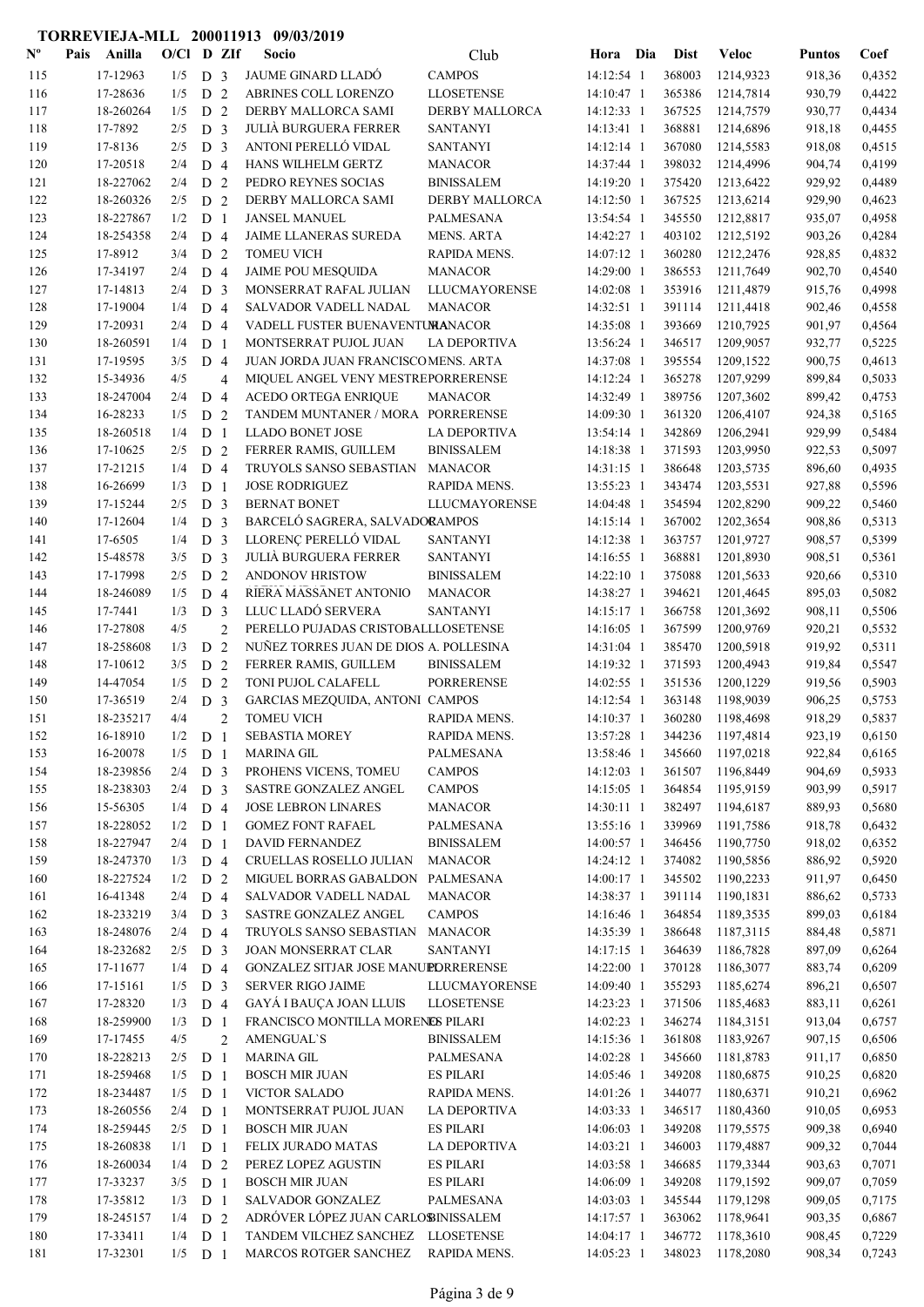| $\mathbf{N}^{\mathbf{o}}$ | Pais | Anilla    | $O/Cl$ D ZIf |                |                | Socio                                     | Club                 | Hora Dia   | <b>Dist</b> | Veloc     | <b>Puntos</b> | Coef   |
|---------------------------|------|-----------|--------------|----------------|----------------|-------------------------------------------|----------------------|------------|-------------|-----------|---------------|--------|
| 182                       |      | 18-244620 | 1/5          | D <sub>2</sub> |                | <b>JUAN MIGUEL PIZA</b>                   | <b>BINISSALEM</b>    | 14:16:49 1 | 361490      | 1178,1954 | 902,76        | 0,7012 |
| 183                       |      | 16-45659  | 3/4          | D <sub>4</sub> |                | CASTOR SASTRE BERNARDO                    | <b>LLOSETENSE</b>    | 14:41:27 1 | 390467      | 1178,0570 | 877,59        | 0,6527 |
| 184                       |      | 17-10252  | 2/3          | D <sub>1</sub> |                | ROTGER CIRER GABRIEL                      | RAPIDA MENS.         | 13:58:55 1 | 340277      | 1177,7687 | 908,00        | 0,7531 |
| 185                       |      | 18-227726 | 1/3          | D <sub>1</sub> |                | <b>MIQUEL MIR PASTOR</b>                  | <b>PALMESANA</b>     | 14:04:19 1 | 346611      | 1177,6805 | 907,93        | 0,7434 |
| 186                       |      | 15-53968  | 2/5          | D <sub>1</sub> |                | MARCOS ROTGER SANCHEZ                     | RAPIDA MENS.         | 14:05:32 1 | 348023      | 1177,6100 | 907,87        | 0,7444 |
| 187                       |      | 17-34206  | 3/4          | D <sub>4</sub> |                | <b>JAIME POU MESQUIDA</b>                 | <b>MANACOR</b>       | 14:38:20 1 | 386553      | 1177,3188 | 877,04        | 0,6738 |
| 188                       |      | 17-12989  | 2/5          | D <sub>3</sub> |                | JAUME GINARD LLADÓ                        | <b>CAMPOS</b>        | 14:22:39 1 | 368003      | 1177,0446 | 889,72        | 0,7115 |
| 189                       |      | 17-12914  | 3/5          | D <sub>3</sub> |                | <b>JAUME GINARD LLADÓ</b>                 | <b>CAMPOS</b>        | 14:22:44 1 | 368003      | 1176,7310 | 889,49        | 0,7153 |
| 190                       |      | 17-8615   | 2/5          | D <sub>2</sub> |                | ANTONIO COLL                              | RAPIDA MENS.         | 14:13:47 1 | 357234      | 1175,9500 | 901,04        | 0,7408 |
| 191                       |      | 16-27953  | 1/2          | D <sub>3</sub> |                | PROHENS MAS, TOMEU                        | <b>CAMPOS</b>        | 14:17:04 1 | 361076      | 1175,8880 | 888,85        | 0,7367 |
| 192                       |      | 17-14592  | 1/2          | D <sub>3</sub> |                | PROHENS VICENS, ANDRES                    | <b>CAMPOS</b>        | 14:17:48 1 | 361809      | 1175,4678 | 888,53        | 0,7391 |
| 193                       |      | 17-2156   | 1/5          | D <sub>2</sub> |                | <b>GUIEM TERRASSA</b>                     | <b>BINISSALEM</b>    | 14:15:29 1 | 358841      | 1174,6664 | 900,05        | 0,7491 |
| 194                       |      | 16-41406  | 3/4          | D <sub>4</sub> |                | SALVADOR VADELL NADAL                     | <b>MANACOR</b>       | 14:43:03 1 | 391114      | 1174,3402 | 874,82        | 0,6908 |
| 195                       |      | 17-6201   | 3/5          | D <sub>3</sub> |                | ANTONI PERELLÓ VIDAL                      | <b>SANTANYI</b>      | 14:22:47 1 | 367080      | 1173,5919 | 887,11        | 0,7399 |
| 196                       |      | 17-13435  | 1/5          | D              | $\overline{3}$ | ANTONIO HERNANDEZ                         | LLUCMAYORENSE        | 14:10:23 1 | 352230      | 1172,6017 | 886,37        | 0,7750 |
| 197                       |      | 17-11214  | 1/5          | D <sub>4</sub> |                | <b>SOLER MESTRE, PEDRO</b>                | <b>PORRERENSE</b>    | 14:29:34 1 | 374617      | 1172,2656 | 873,27        | 0,7324 |
| 198                       |      | 17-36430  | 2/2          | D <sub>2</sub> |                | MIGUEL BORRAS GABALDON PALMESANA          |                      | 14:04:53 1 | 345502      | 1171,6566 | 897,75        | 0,7982 |
| 199                       |      | 17-28575  | 2/5          | D              | 2              | ABRINES COLL LORENZO                      | <b>LLOSETENSE</b>    | 14:21:54 1 | 365386      | 1171,4845 | 897,62        | 0,7585 |
| 200                       |      | 17-14693  | 2/5          | D <sub>3</sub> |                | <b>SERVER RIGO JAIME</b>                  | LLUCMAYORENSE        | 14:13:25 1 | 355293      | 1170,9739 | 885,14        | 0,7840 |
| 201                       |      | 17-17762  | 1/2          | D <sub>2</sub> |                | SALAS AMENGUAL ARNALDO BINISSALEM         |                      | 14:18:54 1 | 361650      | 1170,7672 | 897,07        | 0,7741 |
| 202                       |      | 16-29419  | 1/5          | D <sub>4</sub> |                | ARBONA FORNERS ANTONIO                    | <b>BINISSALEM</b>    | 14:23:37 1 | 366997      | 1170,2089 | 871,74        | 0,7666 |
| 203                       |      | 17-20932  | 3/4          | D <sub>4</sub> |                | VADELL FUSTER BUENAVENTUMANACOR           |                      | 14:46:43 1 | 393669      | 1169,1402 | 870,95        | 0,7182 |
| 204                       |      | 18-254700 | 2/2          | D <sub>4</sub> |                | PEDRO GINARD NICOLAU                      | <b>MENS. ARTA</b>    | 14:53:08 1 | 401157      | 1169,0995 | 870,92        | 0,7083 |
| 205                       |      | 17-10863  | 2/5          | D <sub>4</sub> |                | <b>GORNALS FERRER MIGUEL ANGERRERENSE</b> |                      | 14:24:10 1 | 367167      | 1168,7013 | 870,62        | 0,7776 |
| 206                       |      | 18-240160 | 2/4          | D <sub>3</sub> |                | <b>GERMANS LLULL</b>                      | LLUCMAYORENSE        | 14:16:22 1 | 357967      | 1168,4267 | 883,21        | 0,8015 |
| 207                       |      | 18-241245 | 1/4          | D <sub>3</sub> |                | MIQUEL ANGEL OLLER                        | <b>LLUCMAYORENSE</b> | 14:14:25 1 | 355661      | 1168,3362 | 883,14        | 0,8106 |
| 208                       |      | 15-56422  | 2/4          | D <sub>4</sub> |                | <b>JOSE LEBRON LINARES</b>                | <b>MANACOR</b>       | 14:37:30 1 | 382497      | 1167,9298 | 870,04        | 0,7574 |
| 209                       |      | 18-228253 | 3/5          | D <sub>1</sub> |                | <b>MARINA GIL</b>                         | PALMESANA            | 14:06:02 1 | 345660      | 1167,6388 | 900,19        | 0,8421 |
| 210                       |      | 17-6202   | 4/5          |                | 3              | ANTONI PERELLÓ VIDAL                      | <b>SANTANYI</b>      | 14:24:27 1 | 367080      | 1167,3716 | 882,41        | 0,7968 |
| 211                       |      | 18-259518 | 1/5          | D <sub>1</sub> |                | <b>GABRIEL SORELL SALVA</b>               | <b>ES PILARI</b>     | 14:07:08 1 | 346615      | 1166,5302 | 899,33        | 0,8478 |
| 212                       |      | 17-14551  | 2/5          | D <sub>3</sub> |                | ANDRES PROHENS SALOM                      | LLUCMAYORENSE        | 14:20:28 1 | 361809      | 1165,3715 | 880,90        | 0,8161 |
| 213                       |      | 18-247920 | 5/5          |                | 4              | TANDEM VIDAL- VIDAL                       | <b>MANACOR</b>       | 14:32:27 1 | 375325      | 1163,9789 | 867,10        | 0,7904 |
| 214                       |      | 17-28195  | 4/4          |                | $\overline{4}$ | <b>CASTOR SASTRE BERNARDO</b>             | <b>LLOSETENSE</b>    | 14:45:42 1 | 390467      | 1163,1427 | 866,48        | 0,7633 |
| 215                       |      | 18-259407 | 4/5          |                | 1              | <b>BOSCH MIR JUAN</b>                     | <b>ES PILARI</b>     | 14:10:14 1 | 349208      | 1163,1220 | 896,71        | 0,8575 |
| 216                       |      | 17-18595  | 1/4          | D <sub>2</sub> |                | <b>BIBILONI JAUME ANTONIO</b>             | <b>BINISSALEM</b>    | 14:20:31 1 | 361053      | 1162,7492 | 890,92        | 0,8332 |
| 217                       |      | 18-237817 | 3/5          | D <sub>4</sub> |                | <b>GORNALS FERRER MIGUEL ANGERRERENSE</b> |                      | 14:26:08 1 | 367167      | 1161,4308 | 865,20        | 0,8231 |
| 218                       |      | 17-35475  | 2/5          | D <sub>1</sub> |                | <b>GABRIEL SORELL SALVA</b>               | <b>ES PILARI</b>     | 14:08:51 1 | 346615      | 1159,8293 | 894,17        | 0,8760 |
| 219                       |      | 17-27802  | 5/5          |                | $\mathfrak{D}$ | PERELLO PUJADAS CRISTOBALLLOSETENSE       |                      | 14:27:02 1 | 367599      | 1159,4964 | 888,43        | 0,8297 |
| 220                       |      | 17-11169  | 2/5          | D <sub>4</sub> |                | <b>SOLER MESTRE, PEDRO</b>                | <b>PORRERENSE</b>    | 14:33:10 1 | 374617      | 1159,2068 | 863,55        | 0,8179 |
| 221                       |      | 17-19101  | 4/4          |                | $\overline{4}$ | SALVADOR VADELL NADAL                     | <b>MANACOR</b>       | 14:47:35 1 | 391114      | 1158,5702 | 863,07        | 0,7870 |
| 222                       |      | 17-6579   | 2/4          | D <sub>3</sub> |                | LLORENÇ PERELLÓ VIDAL                     | <b>SANTANYI</b>      | 14:24:00 1 | 363757      | 1158,4618 | 875,68        | 0,8500 |
| 223                       |      | 18-227546 | 2/4          | D <sub>1</sub> |                | YUNIESKY REYES AGUILERA PALMESANA         |                      | 14:08:23 1 | 345542      | 1158,0473 | 892,79        | 0,8988 |
| 224                       |      | 18-254329 | 3/4          | D <sub>4</sub> |                | JAIME LLANERAS SUREDA                     | <b>MENS. ARTA</b>    | 14:58:08 1 | 403102      | 1157,8954 | 862,57        | 0,7739 |
| 225                       |      | 18-247002 | 3/4          | D <sub>4</sub> |                | ACEDO ORTEGA ENRIQUE                      | <b>MANACOR</b>       | 14:46:50 1 | 389756      | 1157,1183 | 861,99        | 0,8040 |
| 226                       |      | 18-259878 | 2/3          | D <sub>1</sub> |                | FRANCISCO MONTILLA MORENES PILARI         |                      | 14:09:19 1 | 346274      | 1156,8818 | 891,89        | 0,9090 |
| 227                       |      | 17-2120   | 2/5          | D <sub>2</sub> |                | <b>GUIEM TERRASSA</b>                     | <b>BINISSALEM</b>    | 14:20:19 1 | 358841      | 1156,3704 | 886,03        | 0,8810 |
| 228                       |      | 18-228337 | 1/5          | D <sub>1</sub> |                | <b>SEBASTIA VERGER</b>                    | PALMESANA            | 14:11:12 1 | 348144      | 1155,8566 | 891,10        | 0,9121 |
| 229                       |      | 18-239574 | 3/4          | D <sub>3</sub> |                | GARCIAS MEZQUIDA, ANTONI CAMPOS           |                      | 14:24:13 1 | 363148      | 1155,7248 | 873,61        | 0,8783 |
| 230                       |      | 18-244553 | 2/5          | D <sub>2</sub> |                | <b>JUAN MIGUEL PIZA</b>                   | <b>BINISSALEM</b>    | 14:22:49 1 | 361490      | 1155,5970 | 885,44        | 0,8861 |
| 231                       |      | 17-14157  | 1/5          | D <sub>3</sub> |                | BARTOLOME CREUS GARAU                     | <b>LLUCMAYORENSE</b> | 14:14:38 1 | 351737      | 1154,6241 | 872,78        | 0,9147 |
| 232                       |      | 15-55883  | 4/4          |                | 4              | VADELL FUSTER BUENAVENTUMANACOR           |                      | 14:51:19 1 | 393669      | 1153,3835 | 859,21        | 0,8208 |
| 233                       |      | 18-240374 | 3/4          | D <sub>3</sub> |                | <b>GERMANS LLULL</b>                      | LLUCMAYORENSE        | 14:20:26 1 | 357967      | 1153,1204 | 871,64        | 0,9065 |
| 234                       |      | 15-58339  | 4/5          |                | $\overline{2}$ | MIGUEL SAURINA MORAGUES BINISSALEM        |                      | 14:29:34 1 | 368495      | 1153,1084 | 883,54        | 0,8844 |
| 235                       |      | 15-49717  | 3/5          | D <sub>3</sub> |                | DAMIÁ PONS VIDAL                          | <b>SANTANYI</b>      | 14:30:58 1 | 369943      | 1152,5901 | 871,24        | 0,8847 |
| 236                       |      | 18-231557 | 2/3          | D <sub>3</sub> |                | <b>JULIÀ BURGUERA VICENS</b>              | <b>SANTANYI</b>      | 14:29:22 1 | 368084      | 1152,5436 | 871,20        | 0,8930 |
| 237                       |      | 17-11803  | 2/3          | D <sub>4</sub> |                | NADAL PERELLO GABRIEL                     | PORRERENSE           | 14:43:06 1 | 383829      | 1152,2936 | 858,40        | 0,8600 |
| 238                       |      | 17-17950  | 3/5          | D 2            |                | ANDONOV HRISTOW                           | <b>BINISSALEM</b>    | 14:35:31 1 | 375088      | 1152,2851 | 882,90        | 0,8837 |
| 239                       |      | 16-19239  | 2/5          | D <sub>3</sub> |                | BARTOLOME CREUS GARAU                     | <b>LLUCMAYORENSE</b> | 14:15:40 1 | 351737      | 1150,7208 | 869,83        | 0,9464 |
| 240                       |      | 16-26760  | 4/5          |                | 3              | <b>JULIÀ BURGUERA FERRER</b>              | <b>SANTANYI</b>      | 14:30:36 1 | 368881      | 1150,5958 | 869,73        | 0,9062 |
| 241                       |      | 17-12135  | 1/4          | D <sub>3</sub> |                | BARCELÓ GARCIES, JAUME                    | <b>CAMPOS</b>        | 14:24:34 1 | 361885      | 1150,4239 | 869,60        | 0,9275 |
| 242                       |      | 17-13713  | 1/4          | D <sub>3</sub> |                | GINARD GINARD, JULIÀ                      | <b>CAMPOS</b>        | 14:24:38 1 | 361764      | 1149,7955 | 869,13        | 0,9317 |
| 243                       |      | 17-35252  | 3/5          | D <sub>2</sub> |                | <b>GUIEM TERRASSA</b>                     | <b>BINISSALEM</b>    | 14:22:17 1 | 358841      | 1149,0879 | 880,45        | 0,9431 |
| 244                       |      | 17-2031   | 4/5          |                | $\overline{c}$ | <b>GUIEM TERRASSA</b>                     | <b>BINISSALEM</b>    | 14:22:19 1 | 358841      | 1148,9653 | 880,36        | 0,9470 |
| 245                       |      | 18-227570 | 3/4          | D <sub>1</sub> |                | YUNIESKY REYES AGUILERA PALMESANA         |                      | 14:10:45 1 | 345542      | 1148,9343 | 885,77        | 0,9875 |
| 246                       |      | 16-11690  | 1/2          | D <sub>2</sub> |                | VALENTIN LUCESCU                          | A. POLLESINA         | 14:46:36 1 | 386602      | 1148,5502 | 880,04        | 0,8862 |
| 247                       |      | 17-31121  | 1/2          | D 2            |                | SERVERA BORDOY JOSE                       | A. POLLESINA         | 14:45:55 1 | 385762      | 1148,3860 | 879,92        | 0,8918 |
| 248                       |      | 16-27146  | $2/5$ D 3    |                |                | ANTONIO HERNANDEZ                         | <b>LLUCMAYORENSE</b> | 14:16:57 1 | 352230      | 1147,5159 | 867,40        | 0,9806 |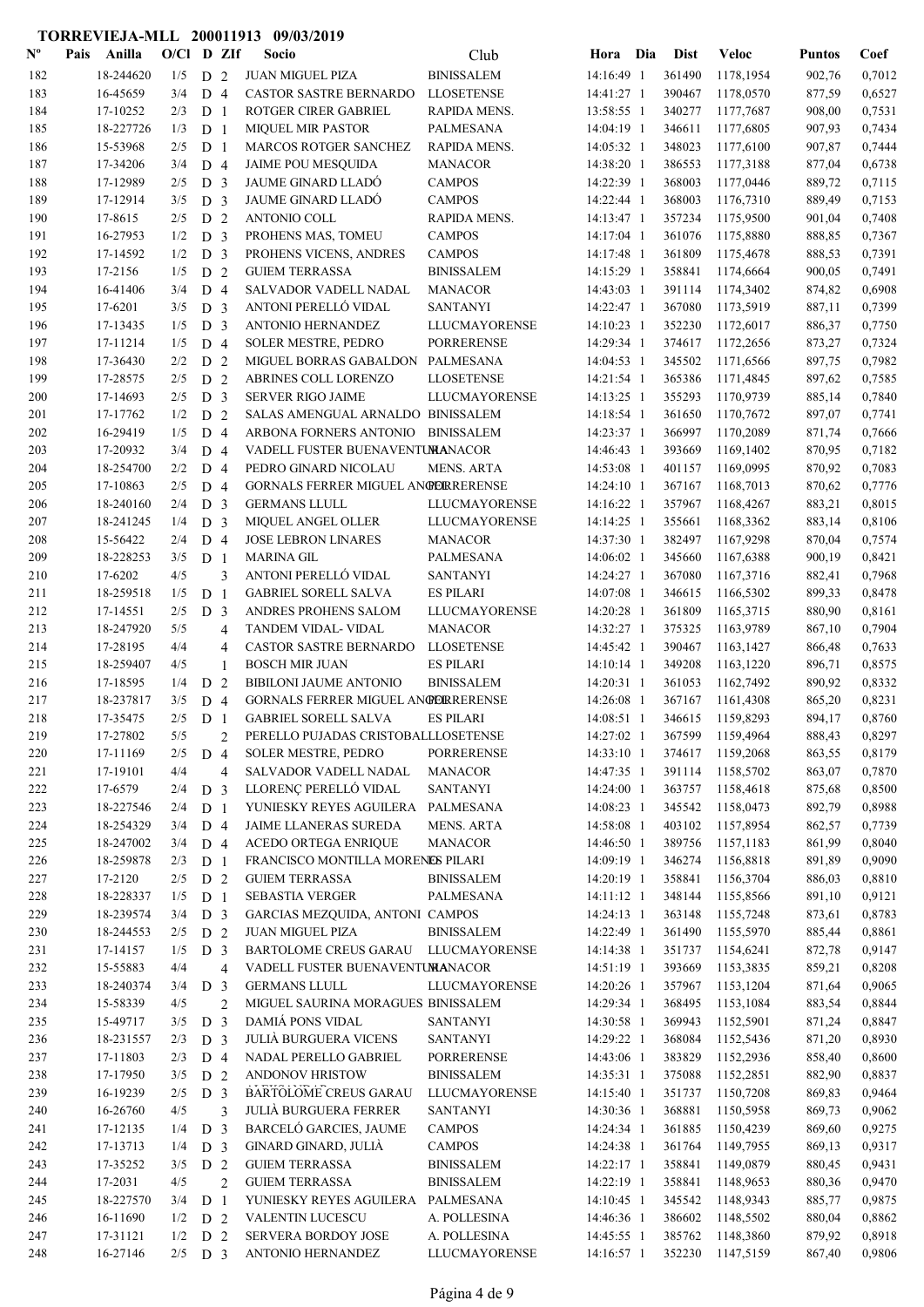| $\mathbf{N}^{\mathbf{o}}$ | Pais | Anilla                | $O/C1$ D ZIf |                                  |                | Socio                                           | Club                                | Hora Dia                 | <b>Dist</b>      | <b>Veloc</b>           | <b>Puntos</b>    | Coef             |
|---------------------------|------|-----------------------|--------------|----------------------------------|----------------|-------------------------------------------------|-------------------------------------|--------------------------|------------------|------------------------|------------------|------------------|
| 249                       |      | 16-33760              | 2/4          | D <sub>3</sub>                   |                | GINARD GINARD, JULIÀ                            | <b>CAMPOS</b>                       | 14:25:20 1               | 361764           | 1147,2431              | 867,20           | 0,9586           |
| 250                       |      | 17-7122               | 2/5          | D <sub>3</sub>                   |                | BARTOMEU ADROVER VIDAL SANTANYI                 |                                     | 14:30:37 1               | 367534           | 1146,3347              | 866,51           | 0,9474           |
| 251                       |      | 18-241293             | 2/4          | D <sub>3</sub>                   |                | <b>MIQUEL ANGEL OLLER</b>                       | LLUCMAYORENSE                       | 14:20:25 1               | 355661           | 1145,7536              | 866,07           | 0,9829           |
| 252                       |      | 17-18969              | 4/4          |                                  | $\overline{4}$ | <b>JAIME POU MESQUIDA</b>                       | <b>MANACOR</b>                      | 14:47:35 1               | 386553           | 1145,0595              | 853,01           | 0,9080           |
| 253                       |      | 17-10521              | 3/3          | D <sub>4</sub>                   |                | MARTORELL FULLANA JAIME BINISSALEM              |                                     | 14:28:40 1               | 364842           | 1144,9017              | 852,89           | 0,9658           |
| 254                       |      | 16-40780              | 3/4          | D <sub>4</sub>                   |                | TANDEM JORDI-TOLO                               | <b>MANACOR</b>                      | 14:53:38 1               | 393181           | 1144,1876              | 852,36           | 0,8997           |
| 255                       |      | 16-20797              | 3/5          | D <sub>3</sub>                   |                | ANTONIO HERNANDEZ                               | LLUCMAYORENSE                       | 14:17:51 1               | 352230           | 1144,1611              | 864,87           | 1,0083           |
| 256                       |      | 15-60450              | 3/4          | D <sub>3</sub>                   |                | GINARD GINARD, JULIÀ                            | <b>CAMPOS</b>                       | 14:26:20 1               | 361764           | 1143,6164              | 864,46           | 0,9856           |
| 257                       |      | 16-39292              | 3/5          | D <sub>2</sub>                   |                | SEBASTIA QUETGLAS GAMUNDINQUENSE                |                                     | 14:37:04 1               | 373336           | 1141,4676              | 874,62           | 0,9588           |
| 258                       |      | 16-11049              | 5/5          |                                  | $\overline{2}$ | ANTONIO JAUME MAHINDO                           | <b>BINISSALEM</b>                   | 14:29:01 1               | 363940           | 1140,8181              | 874,12           | 0,9873           |
| 259                       |      | 17-33466              | 2/4          | D <sub>1</sub>                   |                | TANDEM VILCHEZ SANCHEZ                          | <b>LLOSETENSE</b>                   | 14:13:59 1               | 346772           | 1140,7599              | 879,47           | 1,0402           |
| 260                       |      | 16-39216              | 4/5          |                                  | $\overline{2}$ | SEBASTIA QUETGLAS GAMUNDINQUENSE                |                                     | 14:37:18 1               | 373336           | 1140,6538              | 873,99           | 0,9699           |
| 261                       |      | 17-33473              | 3/4          | D <sub>1</sub>                   |                | TANDEM VILCHEZ SANCHEZ                          | <b>LLOSETENSE</b>                   | 14:14:19 1               | 346772           | 1139,5104              | 878,50           | 1,0483           |
| 262                       |      | 17-155325             | 2/5          | D <sub>1</sub>                   |                | <b>VICTOR SALADO</b>                            | RAPIDA MENS.                        | 14:11:58 1               | 344077           | 1139,4536              | 878,46           | 1,0605           |
| 263                       |      | 15-48577              | 5/5          |                                  | 3              | <b>JULIÀ BURGUERA FERRER</b>                    | <b>SANTANYI</b>                     | 14:34:01 1               | 368881           | 1138,4630              | 860,56           | 0,9930           |
| 264                       |      | 18-233189             | 2/3          | D <sub>3</sub>                   |                | LLUC LLADÓ SERVERA                              | <b>SANTANYI</b>                     | 14:32:13 1               | 366758           | 1138,2341              | 860,39           | 1,0025           |
| 265                       |      | 18-246051             | 2/5          | D <sub>4</sub>                   |                | RIERA MASSANET ANTONIO                          | <b>MANACOR</b>                      | 14:56:51 1               | 394621           | 1137,7281              | 847,55           | 0,9353           |
| 266                       |      | 18-246050             | 3/5          | D <sub>4</sub>                   |                | RIERA MASSANET ANTONIO                          | <b>MANACOR</b>                      | 14:56:52 1               | 394621           | 1137,6735              | 847,50           | 0,9388           |
| 267                       |      | 17-11934              | 5/5          |                                  | $\overline{4}$ | MIQUEL ANGEL VENY MESTREPORRERENSE              |                                     | 14:31:11 1               | 365278           | 1137,2882              | 847,22           | 1,0180           |
| 268                       |      | 17-14979              | 3/5          | D <sub>3</sub>                   |                | <b>SERVER RIGO JAIME</b>                        | LLUCMAYORENSE                       | 14:22:29 1               | 355293           | 1136,9982              | 859,45           | 1,0506           |
| 269                       |      | 15-53972              | 3/5          | D <sub>1</sub>                   |                | MARCOS ROTGER SANCHEZ                           | RAPIDA MENS.                        | 14:16:15 1               | 348023           | 1136,4016              | 876,11           | 1,0765           |
| 270                       |      | 18-232692             | 3/5          | D <sub>3</sub>                   |                | JOAN MONSERRAT CLAR                             | <b>SANTANYI</b>                     | 14:30:58 1               | 364639           | 1136,0650              | 858,75           | 1,0313           |
| 271                       |      | 18-232641             | 4/5          |                                  | 3              | <b>JOAN MONSERRAT CLAR</b>                      | <b>SANTANYI</b>                     | 14:31:00 1               | 364639           | 1135,9470              | 858,66           | 1,0351           |
| 272                       |      | 16-263716             | 4/5          |                                  | $\overline{4}$ | JUAN JORDA JUAN FRANCISCOMENS. ARTA             |                                     | 14:58:18 1               | 395554           | 1135,6704              | 846,01           | 0,9577           |
| 273                       |      | 14-44878              | 4/5          |                                  | 3              | <b>DAMIÁ PONS VIDAL</b>                         | <b>SANTANYI</b>                     | 14:36:31 1               | 369943           | 1132,9988              | 856,43           | 1,0278           |
| 274                       |      | 16-45231              | 3/4          | D 4                              |                | <b>JOSE LEBRON LINARES</b>                      | <b>MANACOR</b>                      | 14:47:36 1               | 382497           | 1132,9887              | 844,02           | 0,9977           |
| 275                       |      | 18-260325             | 3/5          | D <sub>2</sub>                   |                | DERBY MALLORCA SAMI                             | <b>DERBY MALLORCA</b>               | 14:34:42 1               | 367525           | 1131,8910              | 867,28           | 1,0421           |
| 276<br>277                |      | 17-21265<br>18-256093 | 3/4<br>2/4   | D <sub>4</sub><br>D <sub>2</sub> |                | TRUYOLS SANSO SEBASTIAN<br>SANCHEZ PERELLO JOSE | <b>MANACOR</b><br><b>LLOSETENSE</b> | 14:52:12 1<br>14:33:20 1 | 386648<br>365175 | 1129,8890<br>1129,4072 | 841,71           | 0,9942           |
|                           |      | 16-39394              | 5/5          |                                  | $\overline{2}$ | SEBASTIA QUETGLAS GAMUNDINQUENSE                |                                     | 14:40:36 1               | 373336           | 1129,2680              | 865,37<br>865,27 | 1,0565<br>1,0371 |
| 278<br>279                |      | 18-227918             | 4/4          |                                  | $\mathbf{1}$   | YUNIESKY REYES AGUILERA PALMESANA               |                                     | 14:16:23 1               | 345542           | 1127,8094              | 869,48           | 1,1246           |
| 280                       |      | 18-239647             | 2/4          | D <sub>3</sub>                   |                | BARCELÓ SAGRERA, SALVADORAMPOS                  |                                     | 14:35:25 1               | 367002           | 1127,7910              | 852,49           | 1,0626           |
| 281                       |      | 18-228247             | 4/5          |                                  | $\mathbf{1}$   | <b>MARINA GIL</b>                               | <b>PALMESANA</b>                    | 14:16:39 1               | 345660           | 1127,2134              | 869,02           | 1,1322           |
| 282                       |      | 18-211283             | 1/2          | D <sub>1</sub>                   |                | <b>IGNACIO VICH MARTORELL</b>                   | RAPIDA MENS.                        | 14:14:58 1               | 343443           | 1126,1657              | 868,21           | 1,1436           |
| 283                       |      | 18-260519             | 2/4          | D <sub>1</sub>                   |                | <b>LLADO BONET JOSE</b>                         | <b>LA DEPORTIVA</b>                 | 14:14:56 1               | 342869           | 1124,4064              | 866,86           | 1,1496           |
| 284                       |      | 18-244811             | 5/5          |                                  | $\overline{2}$ | <b>AMENGUAL'S</b>                               | <b>BINISSALEM</b>                   | 14:31:47 1               | 361808           | 1124,3839              | 861,53           | 1,0932           |
| 285                       |      | 18-245154             | 2/4          | D <sub>2</sub>                   |                | ADRÓVER LÓPEZ JUAN CARLOBINISSALEM              |                                     | 14:33:43 1               | 363062           | 1121,5425              | 859,35           | 1,0933           |
| 286                       |      | 17-10255              | 4/5          |                                  |                | MARCOS ROTGER SANCHEZ                           | <b>RAPIDA MENS.</b>                 | 14:20:19 1               | 348023           | 1121,5092              | 864,62           | 1,1445           |
| 287                       |      | 18-244304             | 2/3          | D <sub>2</sub>                   |                | MATEO TERRASSA COSTA                            | <b>BINISSALEM</b>                   | 14:30:15 1               | 359028           | 1121,0867              | 859,00           | 1,1133           |
| 288                       |      | 16-18327              | 3/5          | D <sub>1</sub>                   |                | <b>VICTOR SALADO</b>                            | RAPIDA MENS.                        | 14:17:09 1               | 344077           | 1120,2246              | 863,63           | 1,1658           |
| 289                       |      | 16-26628              | 1/5          | D <sub>3</sub>                   |                | DOMINGO FONTIRROIG PERELLSANTANYI               |                                     | 14:33:14 1               | 361507           | 1118,4088              | 845,40           | 1,1134           |
| 290                       |      | 17-2172               | 3/4          | D <sub>2</sub>                   |                | ADRÓVER LÓPEZ JUAN CARLOBINISSALEM              |                                     | 14:34:48 1               | 363062           | 1117,8017              | 856,48           | 1,1125           |
| 291                       |      | 17-17999              | 4/5          |                                  | $\overline{2}$ | <b>ANDONOV HRISTOW</b>                          | <b>BINISSALEM</b>                   | 14:45:41 1               | 375088           | 1117,3864              | 856,16           | 1,0805           |
| 292                       |      | 18-237264             | 1/4          | D <sub>2</sub>                   |                | <b>CIRER FERRIOL ANTONIO</b>                    | <b>BINISSALEM</b>                   | 14:33:37 1               | 361279           | 1116,3795              | 855,39           | 1,1257           |
| 293                       |      | 16-12316              | 5/5          |                                  | 3              | DAMIÁ PONS VIDAL                                | <b>SANTANYI</b>                     | 14:41:26 1               | 369943           | 1116,1913              | 843,73           | 1,1031           |
| 294                       |      | 18-260501             | 3/4          | D <sub>1</sub>                   |                | <b>LLADO BONET JOSE</b>                         | LA DEPORTIVA                        | 14:17:12 1               | 342869           | 1116,1100              | 860,46           | 1,1942           |
| 295                       |      | 18-237204             | 1/2          | D 4                              |                | VIDAL MAS SEBASTIÁN                             | <b>PORRERENSE</b>                   | 14:38:37 1               | 366651           | 1115,7407              | 831,17           | 1,1206           |
| 296                       |      | 18-237798             | 1/4          | D <sub>3</sub>                   |                | <b>BARCELO TABERNER</b>                         | <b>LLUCMAYORENSE</b>                | 14:24:59 1               | 351263           | 1115,1796              | 842,96           | 1,1736           |
| 297                       |      | 18-226516             | 2/4          | D <sub>2</sub>                   |                | PEDRO A. PAYERAS OLIVER                         | <b>INQUENSE</b>                     | 14:49:15 1               | 378207           | 1114,8327              | 854,21           | 1,0937           |
| 298                       |      | 17-15214              | 3/5          | D <sub>3</sub>                   |                | <b>BERNAT BONET</b>                             | LLUCMAYORENSE                       | 14:28:21 1               | 354594           | 1113,8495              | 841,95           | 1,1705           |
| 299                       |      | 16-20804              | 4/5          |                                  | 3              | <b>BERNAT BONET</b>                             | LLUCMAYORENSE                       | 14:28:22 1               | 354594           | 1113,7912              | 841,91           | 1,1744           |
| 300                       |      | 14-37763              | 2/5          | D 2                              |                | TONI PUJOL CALAFELL                             | PORRERENSE                          | 14:25:38 1               | 351536           | 1113,7480              | 853,38           | 1,1886           |
| 301                       |      | 16-29168              | 3/5          | D <sub>2</sub>                   |                | TONI PUJOL CALAFELL                             | <b>PORRERENSE</b>                   | 14:25:40 1               | 351536           | 1113,6304              | 853,29           | 1,1925           |
| 302                       |      | 13-16197              | 2/4          | D <sub>1</sub>                   |                | <b>MARTIN VIDAL ANTONIO</b>                     | <b>ES PILARI</b>                    | 14:24:25 1               | 347893           | 1106,4712              | 853,03           | 1,2090           |
| 303                       |      | 18-240014             | 5/5          |                                  | 3              | <b>BERNAT BONET</b>                             | <b>LLUCMAYORENSE</b>                | 14:30:32 1               | 354594           | 1106,2625              | 836,22           | 1,1901           |
| 304                       |      | 17-30965              | 2/4          | D <sub>2</sub>                   |                | MUNTANER ORELL JOSE                             | A. POLLESINA                        | 14:57:38 1               | 384241           | 1105,3054              | 846,91           | 1,1019           |
| 305                       |      | 16-19853              | 3/5          | D <sub>3</sub>                   |                | BARTOMEU ADROVER VIDAL SANTANYI                 |                                     | 14:43:03 1               | 367534           | 1103,5400              | 834,16           | 1,1558           |
| 306                       |      | 18-255726             | 2/4          | D <sub>2</sub>                   |                | VILLALONGA COLL LORENZO LLOSETENSE              |                                     | 14:41:03 1               | 365236           | 1103,2654              | 845,34           | 1,1669           |
| 307                       |      | 17-34975              | 3/4          | D <sub>1</sub>                   |                | MIGUEL A. VICARIO DORADO PALMESANA              |                                     | 14:26:27 1               | 348952           | 1102,7082              | 850,13           | 1,2253           |
| 308                       |      | 18-256094             | 3/4          | D <sub>2</sub>                   |                | SANCHEZ PERELLO JOSE                            | <b>LLOSETENSE</b>                   | 14:41:17 1               | 365175           | 1102,3042              | 844,61           | 1,1747           |
| 309                       |      | 16-20989              | 3/4          | D <sub>3</sub>                   |                | MIQUEL ANGEL OLLER                              | <b>LLUCMAYORENSE</b>                | 14:32:40 1               | 355661           | 1102,2552              | 833,19           | 1,2100           |
| 310                       |      | 17-6522               | 3/4          | D <sub>3</sub>                   |                | LLORENÇ PERELLÓ VIDAL                           | <b>SANTANYI</b>                     | 14:40:11 1               | 363757           | 1101,6819              | 832,76           | 1,1869           |
| 311                       |      | 16-12641              | 4/4          |                                  | $\overline{2}$ | SANCHEZ PERELLO JOSE                            | <b>LLOSETENSE</b>                   | 14:41:55 1               | 365175           | 1100,2009              | 843,00           | 1,1861           |
| 312                       |      | 16-24925              | 1/5          | D <sub>2</sub>                   |                | AMIR HESSAM ARBABAN                             | <b>BINISSALEM</b>                   | 14:38:06 1               | 360845           | 1099,8019              | 842,69           | 1,2042           |
| 313                       |      | 18-258684             | 2/3          | D <sub>2</sub>                   |                | NUÑEZ TORRES JUAN DE DIOS A. POLLESINA          |                                     | 15:00:39 1               | 385470           | 1099,3013              | 842,31           | 1,1309           |
| 314                       |      | 16-37284              | 2/5          | D <sub>2</sub>                   |                | AMIR HESSAM ARBABAN                             | <b>BINISSALEM</b>                   | 14:38:24 1               | 360845           | 1098,7972              | 841,92           | 1,2119           |
| 315                       |      | 18-235863             | $1/3$ D $1$  |                                  |                | PIZA FERRER TONI                                | RAPIDA MENS.                        | 14:21:55 1               | 342528           | 1098,1395              | 846,61           | 1,2808           |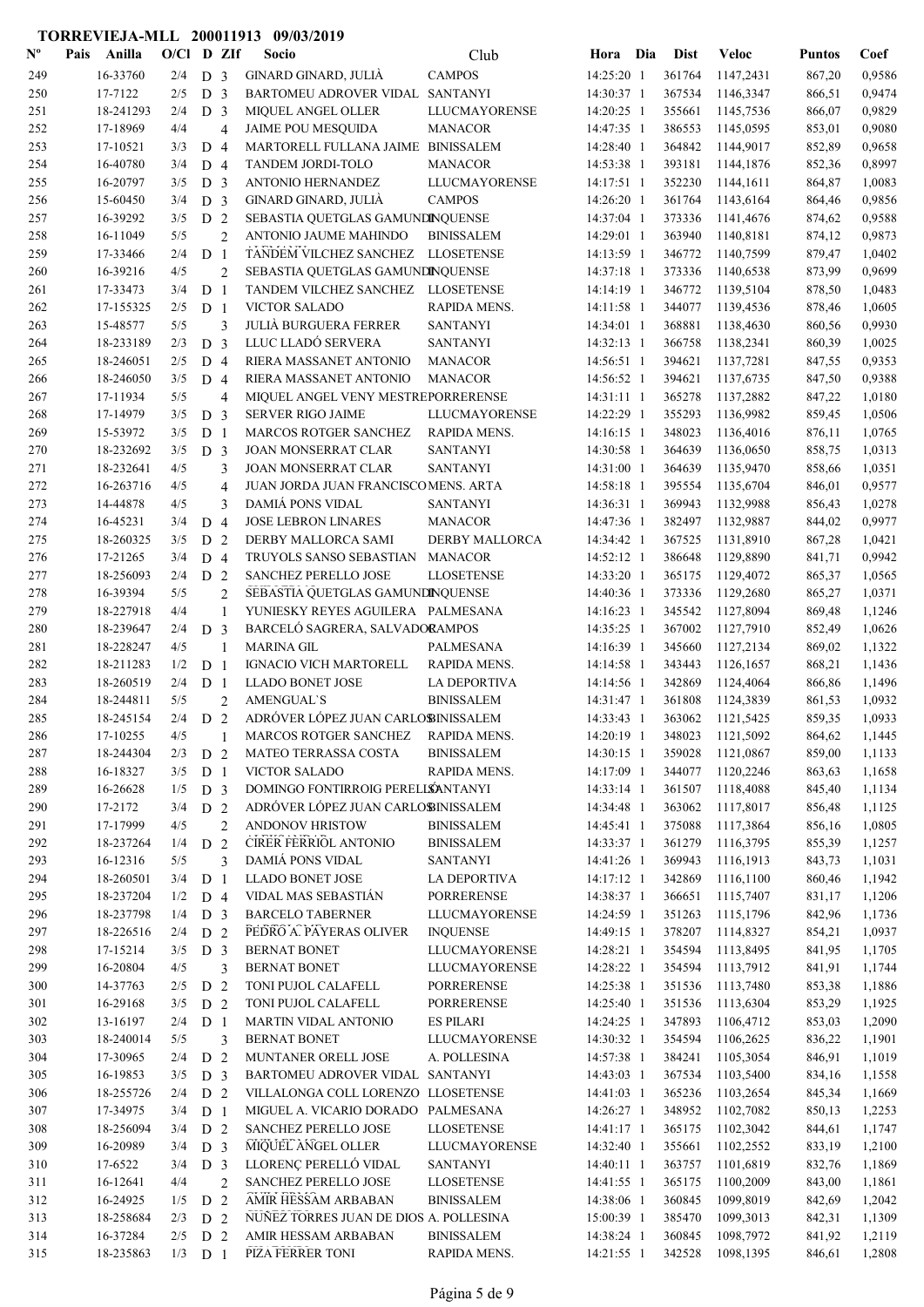| ${\bf N^o}$ | Pais | Anilla                | $O/C1$ D ZIf |                                  |                | Socio                                                 | Club                       | Hora Dia                 | <b>Dist</b>      | <b>Veloc</b>           | <b>Puntos</b>    | Coef             |
|-------------|------|-----------------------|--------------|----------------------------------|----------------|-------------------------------------------------------|----------------------------|--------------------------|------------------|------------------------|------------------|------------------|
| 316         |      | 18-259547             | 3/5          | D <sub>1</sub>                   |                | <b>GABRIEL SORELL SALVA</b>                           | <b>ES PILARI</b>           | 14:25:53 1               | 346615           | 1097,2880              | 845,95           | 1,2697           |
| 317         |      | 18-235040             | 3/5          | D <sub>3</sub>                   |                | <b>JOAN VERGER PIZA</b>                               | <b>BINISSALEM</b>          | 14:34:40 1               | 355779           | 1095,8285              | 828,33           | 1,2410           |
| 318         |      | 17-9799               | 4/5          |                                  | 3              | <b>JOAN VERGER PIZA</b>                               | <b>BINISSALEM</b>          | 14:34:42 1               | 355779           | 1095,7160              | 828,25           | 1,2449           |
| 319         |      | 17-9935               | 1/5          | D <sub>1</sub>                   |                | <b>ANTONIO BALLESTER</b>                              | RAPIDA MENS.               | 14:28:44 1               | 349210           | 1095,6181              | 844,66           | 1,2723           |
| 320         |      | 17-26277              | 3/4          | D <sub>4</sub>                   |                | TERRASSA ROSSELLO JOAN                                | <b>MENS. ARTA</b>          | 15:08:18 1               | 392498           | 1095,4452              | 816,05           | 1,1355           |
| 321         |      | 18-235047             | 5/5          |                                  | 3              | <b>JOAN VERGER PIZA</b>                               | <b>BINISSALEM</b>          | 14:34:49 1               | 355779           | 1095,3225              | 827,95           | 1,2566           |
| 322         |      | 17-11730              | 2/5          | D <sub>4</sub>                   |                | ARBONA FORNERS ANTONIO                                | <b>BINISSALEM</b>          | 14:45:07 1               | 366997           | 1095,1320              | 815,81           | 1,2220           |
| 323         |      | 17-2363               | 2/5          | D <sub>2</sub>                   |                | LLUC LLABRES DEYA                                     | <b>BINISSALEM</b>          | 14:39:25 1               | 359735           | 1092,0364              | 836,74           | 1,2505           |
| 324         |      | 18-236705             | 3/5          | D <sub>4</sub>                   |                | ARBONA FORNERS ANTONIO                                | <b>BINISSALEM</b>          | 14:46:07 1               | 366997           | 1091,8739              | 813,39           | 1,2296           |
| 325         |      | 18-228359             | 2/5          | D <sub>1</sub>                   |                | <b>SEBASTIA VERGER</b>                                | PALMESANA                  | 14:29:03 1               | 348144           | 1091,1895              | 841,25           | 1,3002           |
| 326         |      | 17-10238              | 3/3          | D <sub>1</sub>                   |                | ROTGER CIRER GABRIEL                                  | RAPIDA MENS.               | 14:22:05 1               | 340277           | 1090,3402              | 840,59           | 1,3343           |
| 327         |      | 16-33337              | 4/4          |                                  | 3              | GINARD GINARD, JULIÀ                                  | <b>CAMPOS</b>              | 14:41:50 1               | 361764           | 1090,1979              | 824,08           | 1,2589           |
| 328         |      | 18-228282             | 3/5          | D <sub>1</sub>                   |                | <b>SEBASTIA VERGER</b>                                | PALMESANA                  | 14:29:21 1               | 348144           | 1090,1644              | 840,46           | 1,3122           |
| 329         |      | 18-265493             | 1/3          | D <sub>3</sub>                   |                | LLUCH DUBON, SANTI                                    | <b>CAMPOS</b>              | 14:41:30 1               | 361076           | 1089,2187              | 823,34           | 1,2690           |
| 330         |      | 16-40715              | 4/4          |                                  | $\overline{4}$ | TANDEM JORDI-TOLO                                     | <b>MANACOR</b>             | 15:11:01 1               | 393181           | 1089,0938              | 811,32           | 1,1690           |
| 331         |      | 18-260061             | 4/5          |                                  | 1              | <b>GABRIEL SORELL SALVA</b>                           | <b>ES PILARI</b>           | 14:28:29 1               | 346615           | 1088,3301              | 839,04           | 1,3300           |
| 332         |      | 17-30913              | 3/4          | D <sub>2</sub>                   |                | MUNTANER ORELL JOSE                                   | A. POLLESINA               | 15:03:18 1               | 384241           | 1087,5771              | 833,32           | 1,2034           |
| 333         |      | 17-18256              | 3/5          | D                                | 2              | MARTI VALLES GUILLERMO                                | <b>BINISSALEM</b>          | 14:43:28 1               | 362175           | 1086,0906              | 832,18           | 1,2806           |
| 334         |      | 15-49285              | 4/4          |                                  | 3              | LLORENÇ PERELLÓ VIDAL                                 | <b>SANTANYI</b>            | 14:45:06 1               | 363757           | 1085,5178              | 820,54           | 1,2788           |
| 335         |      | 16-44438              | 1/1          | D <sub>4</sub>                   |                | DOMINGUEZ MOLL, ANTONIO                               | <b>MENS. ARTA</b>          | 15:24:59 1               | 406950           | 1085,2482              | 808,45           | 1,1465           |
| 336         |      | 17-2342               | 3/5          | D <sub>2</sub>                   |                | LLUC LLABRES DEYA                                     | <b>BINISSALEM</b>          | 14:41:30 1               | 359735           | 1085,1735              | 831,48           | 1,3009           |
| 337         |      | 18-232833             | 1/3          | D <sub>3</sub>                   |                | ANTONI BURGUERA VIDAL                                 | <b>SANTANYI</b>            | 14:50:52 1               | 369348           | 1083,5556              | 819,06           | 1,2708           |
| 338         |      | 18-265130             | 1/2          | D <sub>2</sub>                   |                | TORRES CERDA SEBASTIAN                                | A. POLLESINA               | 15:05:48 1               | 385470           | 1083,3895              | 830,12           | 1,2212           |
| 339         |      | 17-17275              | 3/5          | D <sub>2</sub>                   |                | AMIR HESSAM ARBABAN                                   | <b>BINISSALEM</b>          | 14:43:50 1               | 360845           | 1080,9136              | 828,22           | 1,3084           |
| 340         |      | 18-228004             | 2/2          | D <sub>1</sub>                   |                | <b>GOMEZ FONT RAFAEL</b>                              | PALMESANA                  | 14:25:05 1               | 339969           | 1078,9812              | 831,84           | 1,3929           |
| 341         |      | 17-31779              | 1/3          | D <sub>2</sub>                   |                | VARA MARQUET GREGORIO                                 | A. POLLESINA               | 15:07:19 1               | 385128           | 1077,8339              | 825,86           | 1,2332           |
| 342         |      | 18-244711             | 2/2          | D <sub>2</sub>                   |                | SALAS AMENGUAL ARNALDO BINISSALEM                     |                            | 14:46:20 1               | 361650           | 1075,2725              | 823,90           | 1,3171           |
| 343         |      | 18-233150             | 3/3          | D <sub>3</sub>                   |                | LLUC LLADÓ SERVERA                                    | <b>SANTANYI</b>            | 14:51:50 1               | 366758           | 1072,9147              | 811,01           | 1,3025           |
| 344         |      | 16-24831              | 4/5          |                                  | $\overline{2}$ | MARTI VALLES GUILLERMO                                | <b>BINISSALEM</b>          | 14:47:39 1               | 362175           | 1072,6344              | 821,87           | 1,3229           |
| 345         |      | 18-240632             | 2/2          | D <sub>3</sub>                   |                | PROHENS VICENS, ANDRES                                | <b>CAMPOS</b>              | 14:47:20 1               | 361809           | 1072,5563              | 810,74           | 1,3281           |
| 346<br>347  |      | 18-228094<br>17-12111 | 1/2<br>2/4   | D <sub>1</sub><br>D <sub>3</sub> |                | <b>MATIAS REBASA SASTRE</b><br>BARCELÓ GARCIES, JAUME | PALMESANA<br><b>CAMPOS</b> | 14:32:17 1               | 345527<br>361885 | 1072,1218<br>1065,0464 | 826,55           | 1,3947<br>1,3355 |
| 348         |      | 15-34407              | 3/3          | D <sub>4</sub>                   |                | NADAL PERELLO GABRIEL                                 | <b>PORRERENSE</b>          | 14:49:47 1<br>15:10:32 1 | 383829           | 1064,6145              | 805,06           | 1,2627           |
| 349         |      | 18-253429             | 4/5          |                                  | 4              | JAIME CUTILLAS BERGAS                                 | MENS. ARTA                 | 15:27:22 1               | 401743           | 1064,5959              | 793,08<br>793,07 | 1,2099           |
| 350         |      | 17-31735              | 2/3          | D <sub>2</sub>                   |                | VARA MARQUET GREGORIO                                 | A. POLLESINA               | 15:12:20 1               | 385128           | 1062,9108              | 814,42           | 1,2657           |
| 351         |      | 18-231574             | 3/3          | D <sub>3</sub>                   |                | <b>JULIÀ BURGUERA VICENS</b>                          | <b>SANTANYI</b>            | 14:56:29 1               | 368084           | 1062,3426              | 803,02           | 1,3281           |
| 352         |      | 18-237360             | 2/4          | D <sub>2</sub>                   |                | CIRER FERRIOL ANTONIO                                 | <b>BINISSALEM</b>          | 14:50:13 1               | 361279           | 1061,9086              | 813,66           | 1,3570           |
| 353         |      | 17-28591              | 3/5          | D <sub>2</sub>                   |                | ABRINES COLL LORENZO                                  | <b>LLOSETENSE</b>          | 14:54:12 1               | 365386           | 1061,5514              | 813,38           | 1,3455           |
| 354         |      | 18-235897             | 2/2          | D <sub>1</sub>                   |                | <b>IGNACIO VICH MARTORELL</b>                         | RAPIDA MENS.               | 14:33:47 1               | 343443           | 1060,7186              | 817,76           | 1,4356           |
| 355         |      | 17-2199               | 4/4          |                                  | $\overline{2}$ | ADRÓVER LÓPEZ JUAN CARLOBINISSALEM                    |                            | 14:53:18 1               | 363062           | 1057,5648              | 810,33           | 1,3618           |
| 356         |      | 18-243684             | 2/4          | D 2                              |                | <b>BIBILONI JAUME ANTONIO</b>                         | <b>BINISSALEM</b>          | 14:52:36 1               | 361053           | 1053,8616              | 807,49           | 1,3733           |
| 357         |      | 18-255735             | 3/4          | D 2                              |                | VILLALONGA COLL LORENZO LLOSETENSE                    |                            | 14:56:36 1               | 365236           | 1053,7680              | 807,42           | 1,3614           |
| 358         |      | 17-11122              | 3/5          | D <sub>4</sub>                   |                | <b>SOLER MESTRE, PEDRO</b>                            | <b>PORRERENSE</b>          | 15:05:45 1               | 374617           | 1053,0344              | 784,45           | 1,3310           |
| 359         |      | 18-258553             | 2/2          | D <sub>2</sub>                   |                | TORRES CERDA SEBASTIAN                                | A. POLLESINA               | 15:16:20 1               | 385470           | 1052,2384              | 806,25           | 1,2971           |
| 360         |      | 18-241027             | 4/4          |                                  | 3              | LLORENÇ TOMAS SASTRE                                  | <b>LLUCMAYORENSE</b>       | 14:44:12 1               | 351397           | 1051,4572              | 794,79           | 1,4269           |
| 361         |      | 18-260625             | 1/1          | D <sub>1</sub>                   |                | <b>JUAN JESUS BISBAL MORA</b>                         | LA DEPORTIVA               | 14:38:57 1               | 345626           | 1050,6946              | 810,03           | 1,4547           |
| 362         |      | 17-10336              | 3/5          | D 2                              |                | ANTONIO COLL                                          | RAPIDA MENS.               | 14:50:38 1               | 357234           | 1048,7347              | 803,56           | 1,4113           |
| 363         |      | 17-7097               | 4/5          |                                  | 3              | BARTOMEU ADROVER VIDAL SANTANYI                       |                            | 15:01:06 1               | 367534           | 1046,8072              | 791,28           | 1,3756           |
| 364         |      | 17-17579              | 5/5          |                                  | $\overline{c}$ | <b>GUIEM TERRASSA</b>                                 | <b>BINISSALEM</b>          | 14:53:57 1               | 358841           | 1043,2941              | 799,39           | 1,4128           |
| 365         |      | 18-226606             | 2/3          | D <sub>2</sub>                   |                | PERE ANTONI BUÑOLA QUETGINQUENSE                      |                            | 15:12:47 1               | 378206           | 1042,5121              | 798,79           | 1,3441           |
| 366         |      | 18-248038             | 4/4          |                                  | 4              | TRUYOLS SANSO SEBASTIAN MANACOR                       |                            | 15:21:59 1               | 386648           | 1039,4229              | 774,31           | 1,3184           |
| 367         |      | 18-234507             | 2/4          | D <sub>1</sub>                   |                | PEDRO BLANCO                                          | RAPIDA MENS.               | 14:41:20 1               | 344391           | 1039,4095              | 801,33           | 1,4842           |
| 368         |      | 18-260550             | 3/4          | D <sub>1</sub>                   |                | MONTSERRAT PUJOL JUAN                                 | LA DEPORTIVA               | 14:43:33 1               | 346517           | 1038,8757              | 800,92           | 1,4791           |
| 369         |      | 18-260202             | 4/5          |                                  | $\overline{2}$ | DERBY MALLORCA SAMI                                   | <b>DERBY MALLORCA</b>      | 15:04:55 1               | 367525           | 1035,5248              | 793,44           | 1,3983           |
| 370         |      | 18-226597             | 3/3          | D <sub>2</sub>                   |                | PERE ANTONI BUÑOLA QUETGINQUENSE                      |                            | 15:15:16 1               | 378206           | 1035,4243              | 793,36           | 1,3625           |
| 371         |      | 18-232856             | 2/3          | D <sub>3</sub>                   |                | ANTONI BURGUERA VIDAL                                 | <b>SANTANYI</b>            | 15:06:53 1               | 369348           | 1034,9264              | 782,30           | 1,3990           |
| 372         |      | 16-10963              | 3/5          | D <sub>2</sub>                   |                | JUAN MIGUEL PIZA                                      | <b>BINISSALEM</b>          | 14:59:36 1               | 361490           | 1034,0103              | 792,28           | 1,4333           |
| 373         |      | 17-12934              | 4/5          |                                  | 3              | JAUME GINARD LLADÓ                                    | <b>CAMPOS</b>              | 15:06:07 1               | 368003           | 1033,3776              | 781,13           | 1,4117           |
| 374         |      | 18-240071             | 2/4          | D <sub>3</sub>                   |                | <b>BARCELO TABERNER</b>                               | <b>LLUCMAYORENSE</b>       | 14:50:08 1               | 351263           | 1032,7215              | 780,63           | 1,4829           |
| 375         |      | 18-237876             | 4/5          |                                  | 4              | GORNALS FERRER MIGUEL ANGERRERENSE                    |                            | 15:06:19 1               | 367167           | 1030,4514              | 767,63           | 1,4225           |
| 376         |      | 18-232591             | 2/4          | D <sub>4</sub>                   |                | ANTONI BLANCH ALCINA                                  | <b>SANTANYI</b>            | 15:09:58 1               | 370630           | 1029,6231              | 767,01           | 1,4129           |
| 377         |      | 18-256067             | 4/4          |                                  | $\mathbf{1}$   | TANDEM VILCHEZ SANCHEZ                                | <b>LLOSETENSE</b>          | 14:47:26 1               | 346772           | 1027,6756              | 792,28           | 1,5142           |
| 378         |      | 17-9490               | 2/2          | D <sub>1</sub>                   |                | <b>SEBASTIA MOREY</b>                                 | RAPIDA MENS.               | 14:45:43 1               | 344236           | 1025,3766              | 790,51           | 1,5294           |
| 379         |      | 16-13106              | 4/5          |                                  | $\overline{2}$ | ABRINES COLL LORENZO                                  | <b>LLOSETENSE</b>          | 15:07:16 1               | 365386           | 1022,7263              | 783,63           | 1,4447           |
| 380         |      | 18-259270             | 2/4          | D <sub>1</sub>                   |                | SASTRE SANNA PABLO                                    | <b>ES PILARI</b>           | 14:48:34 1               | 345784           | 1021,3173              | 787,38           | 1,5306           |
| 381         |      | 16-41249              | 1/1          | D <sub>4</sub>                   |                | <b>JUAN SERVERA SERVERA</b>                           | <b>MANACOR</b>             | 15:33:03 1               | 391074           | 1020,9477              | 760,55           | 1,3569           |
| 382         |      | 16-19264              | $3/5$ D 3    |                                  |                | <b>BARTOLOME CREUS GARAU</b>                          | <b>LLUCMAYORENSE</b>       | 14:55:03 1               | 351737           | 1019,3798              | 770,55           | 1,5126           |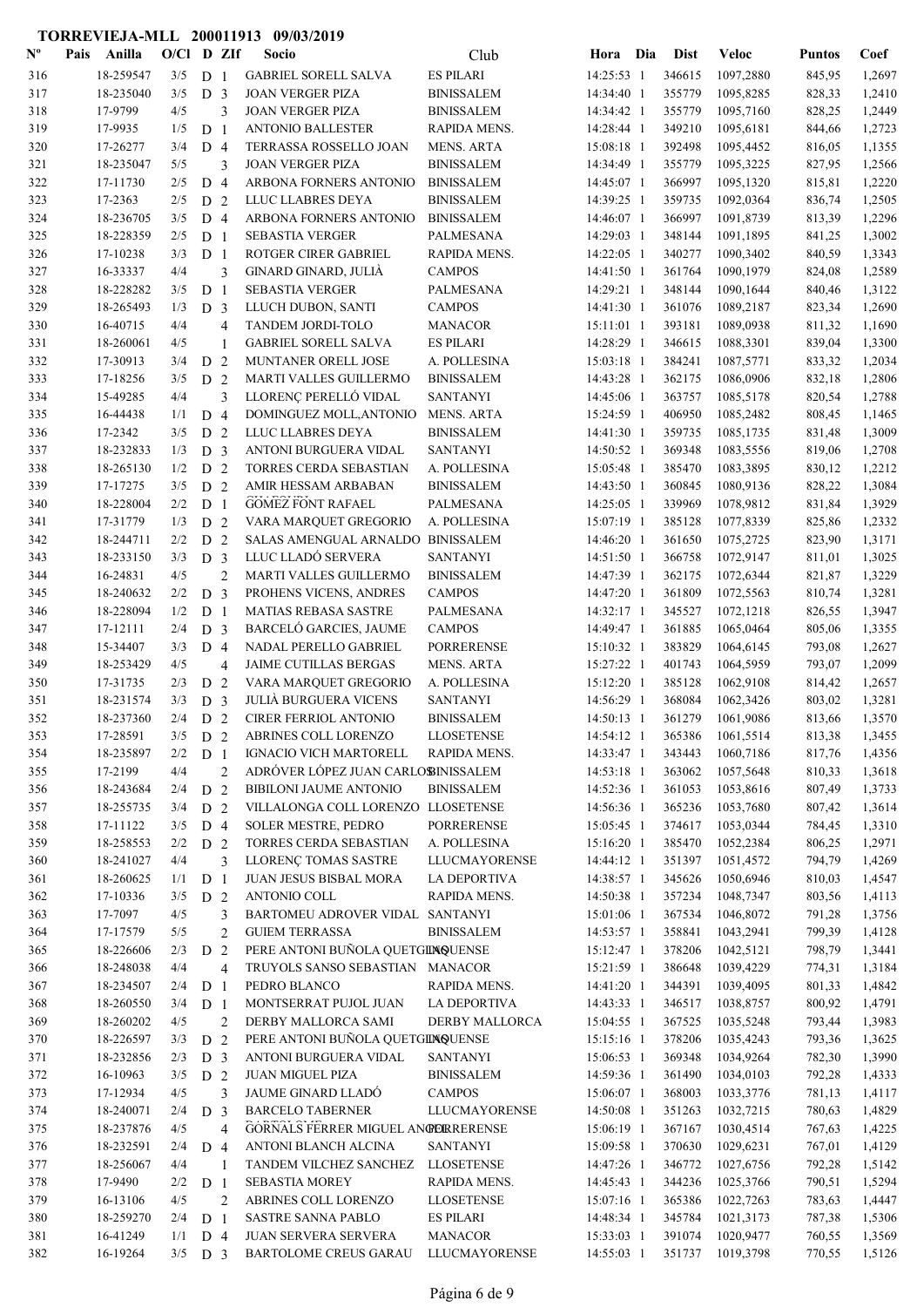| $\mathbf{N}^{\mathbf{o}}$ | Pais | Anilla               | $O/CI$ D ZIf |                |                | Socio                                           | Club                 | Hora Dia                 | <b>Dist</b>      | <b>Veloc</b>         | <b>Puntos</b>    | Coef             |
|---------------------------|------|----------------------|--------------|----------------|----------------|-------------------------------------------------|----------------------|--------------------------|------------------|----------------------|------------------|------------------|
| 383                       |      | 18-235374            | 2/3          | D <sub>1</sub> |                | <b>JOSE RODRIGUEZ</b>                           | RAPIDA MENS.         | 14:47:04 1               | 343474           | 1019,0091            | 785,60           | 1,5530           |
| 384                       |      | 18-235930            | 1/3          | D <sub>1</sub> |                | HANZEL FANDIÑO                                  | <b>PALMESANA</b>     | 14:49:08 1               | 345547           | 1018,9119            | 785,53           | 1,5477           |
| 385                       |      | 18-235191            | 2/5          | D <sub>1</sub> |                | <b>ANTONIO BALLESTER</b>                        | RAPIDA MENS.         | 14:53:14 1               | 349210           | 1017,4128            | 784,37           | 1,5355           |
| 386                       |      | 18-255721            | 4/4          |                | $\overline{2}$ | VILLALONGA COLL LORENZO LLOSETENSE              |                      | 15:09:45 1               | 365236           | 1015,2495            | 777,90           | 1,4719           |
| 387                       |      | 18-234832            | 2/3          | D <sub>1</sub> |                | PIZA FERRER TONI                                | RAPIDA MENS.         | 14:48:12 1               | 342528           | 1012,7972            | 780,81           | 1,5736           |
| 388                       |      | 18-247025            | 4/4          |                | $\overline{4}$ | <b>ACEDO ORTEGA ENRIQUE</b>                     | <b>MANACOR</b>       | 15:35:04 1               | 389756           | 1012,1780            | 754,02           | 1,3865           |
| 389                       |      | 18-265488            | 2/3          | D <sub>3</sub> |                | LLUCH DUBON, SANTI                              | <b>CAMPOS</b>        | 15:07:06 1               | 361076           | 1011,1341            | 764,31           | 1,5005           |
| 390                       |      | 18-228468            | 2/3          | D <sub>1</sub> |                | SALVADOR GONZALEZ                               | PALMESANA            | 14:51:50 1               | 345544           | 1010,8552            | 779,31           | 1,5719           |
| 391                       |      | 18-227128            | 4/4          |                | 1              | MIGUEL A. VICARIO DORADO                        | PALMESANA            | 14:55:21 1               | 348952           | 1010,4300            | 778,99           | 1,5606           |
| 392                       |      | 18-260265            | 5/5          |                | $\overline{2}$ | DERBY MALLORCA SAMI                             | DERBY MALLORCA       | 15:14:00 1               | 367525           | 1009,6841            | 773,64           | 1,4855           |
| 393                       |      | 18-235178            | 3/5          | D <sub>1</sub> |                | <b>ANTONIO BALLESTER</b>                        | RAPIDA MENS.         | 14:56:34 1               | 349210           | 1007,6272            | 776,83           | 1,5674           |
| 394                       |      | 17-3301              | 4/5          |                | 1              | <b>SEBASTIA VERGER</b>                          | <b>PALMESANA</b>     | 14:55:57 1               | 348144           | 1006,3420            | 775,84           | 1,5762           |
| 395                       |      | 15-47658             | 4/5          |                | $\overline{c}$ | TONI PUJOL CALAFELL                             | <b>PORRERENSE</b>    | 15:00:17 1               | 351536           | 1003,5762            | 768,96           | 1,5650           |
| 396                       |      | 16-14419             | 1/3          | D <sub>1</sub> |                | ADROVER FORNES CARLOS                           | <b>BINISSALEM</b>    | 14:57:54 1               | 347095           | 997,6861             | 769,16           | 1,5890           |
| 397                       |      | 18-259402            | 5/5          |                | $\mathbf{1}$   | <b>BOSCH MIR JUAN</b>                           | <b>ES PILARI</b>     | 15:01:01 1               | 349208           | 994,8473             | 766,97           | 1,5834           |
| 398                       |      | 18-239942            | 3/4          | D <sub>3</sub> |                | <b>BARCELO TABERNER</b>                         | LLUCMAYORENSE        | 15:03:11 1               | 351263           | 994,5628             | 751,79           | 1,5781           |
| 399                       |      | 17-751               | 3/4          | D <sub>1</sub> |                | <b>JAUME OLIVER ANTONIA</b>                     | <b>LA DEPORTIVA</b>  | 15:01:33 1               | 348612           | 991,6427             | 764,50           | 1,5941           |
| 400                       |      | 18-232849            | 3/3          | D <sub>3</sub> |                | ANTONI BURGUERA VIDAL                           | <b>SANTANYI</b>      | 15:22:35 1               | 369348           | 991,3165             | 749,33           | 1,5083           |
| 401                       |      | 18-246099            | 4/5          |                | $\overline{4}$ | RIERA MASSANET ANTONIO                          | <b>MANACOR</b>       | 15:48:17 1               | 394621           | 990,8047             | 738,10           | 1,4153           |
| 402                       |      | 17-13956             | 4/5          |                | 3              | <b>JAUME SASTRE JUAN</b>                        | <b>LLUCMAYORENSE</b> | 15:07:58 1               | 354656           | 990,7515             | 748,91           | 1,5787           |
| 403                       |      | 18-235187            | 4/5          |                | 1              | <b>ANTONIO BALLESTER</b>                        | RAPIDA MENS.         | 15:03:51 1               | 349210           | 986,8871             | 760,84           | 1,6073           |
| 404                       |      | 17-14144             | 4/5          |                | 3              | <b>BARTOLOME CREUS GARAU</b>                    | LLUCMAYORENSE        | 15:07:10 1               | 351737           | 984,7979             | 744,41           | 1,5997           |
| 405                       |      | 15-28934             | 4/4          |                | $\overline{4}$ | TERRASSA ROSSELLO JOAN                          | <b>MENS. ARTA</b>    | 15:49:12 1               | 392498           | 983,2114             | 732,44           | 1,4371           |
| 406                       |      | 17-33296             | 3/4          | D <sub>1</sub> |                | <b>SASTRE SANNA PABLO</b>                       | <b>ES PILARI</b>     | 15:01:59 1               | 345784           | 982,3874             | 757,37           | 1,6353           |
| 407                       |      | 18-227750            | 2/3          | D <sub>1</sub> |                | <b>MIQUEL MIR PASTOR</b>                        | PALMESANA            | 15:03:25 1               | 346611           | 980,7432             | 756,10           | 1,6354           |
| 408                       |      | 17-6301              | 5/5          |                | 3              | ANTONI PERELLÓ VIDAL                            | <b>SANTANYI</b>      | 15:24:25 1               | 367080           | 980,4051             | 741,08           | 1,5480           |
| 409                       |      | 17-1549              | 2/3          | D <sub>1</sub> |                | ADROVER FORNES CARLOS                           | <b>BINISSALEM</b>    | 15:05:18 1               | 347095           | 976,9068             | 753,14           | 1,6412           |
| 410                       |      | 17-13879             | 5/5          |                | 3              | <b>JAUME GINARD LLADÓ</b>                       | <b>CAMPOS</b>        | 15:27:01 1               | 368003           | 976,0921             | 737,82           | 1,5517           |
| 411                       |      | 18-235905            | 2/3          | D <sub>1</sub> |                | HANZEL FANDIÑO                                  | PALMESANA            | 15:04:02 1               | 345547           | 976,0296             | 752,47           | 1,6566           |
| 412                       |      | 18-227787            | 3/3          | D <sub>1</sub> |                | <b>MIQUEL MIR PASTOR</b>                        | PALMESANA            | 15:05:32 1               | 346611           | 974,9044             | 751,60           | 1,6555           |
| 413                       |      | 17-12126             | 3/4          | D <sub>3</sub> |                | BARCELÓ GARCIES, JAUME                          | <b>CAMPOS</b>        | 15:22:34 1               | 361885           | 971,3295             | 734,22           | 1,5895           |
| 414                       |      | 18-260014            | 2/4          | D <sub>2</sub> |                | PEREZ LOPEZ AGUSTIN                             | <b>ES PILARI</b>     | 15:08:59 1               | 346685           | 965,7412             | 739,97           | 1,6632           |
| 415                       |      | 17-18107             | 3/4          | D <sub>2</sub> |                | <b>BIBILONI JAUME ANTONIO</b>                   | <b>BINISSALEM</b>    | 15:24:30 1               | 361053           | 964,0935             | 738,71           | 1,6009           |
| 416                       |      | 17-10328             | 4/5          |                | $\overline{2}$ | ANTONIO COLL                                    | RAPIDA MENS.         | 15:21:07 1               | 357234           | 962,5922             | 737,56           | 1,6219           |
| 417                       |      | 18-234095            | 1/3          | D <sub>1</sub> |                | CABOT BRUNET JUAN                               | RAPIDA MENS.         | 15:09:48 1               | 344351           | 957,0623             | 737,84           | 1,6866           |
| 418                       |      | 18-234072            | 2/3          | D <sub>1</sub> |                | <b>CABOT BRUNET JUAN</b>                        | RAPIDA MENS.         | 15:09:55 1               | 344351           | 956,7520             | 737,60           | 1,6906           |
| 419                       |      | 18-261473            | 4/4          |                | 1              | MONTSERRAT PUJOL JUAN                           | LA DEPORTIVA         | 15:12:23 1               | 346517           | 956,2167             | 737,19           | 1,6841           |
| 420                       |      | 17-11157             | 4/5          |                | $\overline{4}$ | SOLER MESTRE, PEDRO                             | <b>PORRERENSE</b>    | 15:42:02 1               | 374617           | 955,5744             | 711,85           | 1,5615           |
| 421                       |      | 18-243764            | 3/4          | D <sub>1</sub> |                | <b>DAVID FERNANDEZ</b>                          | <b>BINISSALEM</b>    | 15:13:48 1               | 346456           | 952,3255             | 734,19           | 1,6924           |
| 422                       |      | 17-1568              | 3/3          | D <sub>1</sub> |                | ADROVER FORNES CARLOS                           | <b>BINISSALEM</b>    | $15:15:11$ 1             | 347095           | 950,4678             | 732,76           | 1,6933           |
| 423                       |      | 18-226794            | 4/5          |                | $\overline{2}$ | SEBASTIA NICOLAU GAMUNDIINQUENSE                |                      | 15:41:48 1               | 370105           | 944,6274             | 723,79           | 1,5918           |
| 424                       |      | 18-259819            | 3/4          | D <sub>1</sub> |                | MARTIN VIDAL ANTONIO                            | <b>ES PILARI</b>     | 15:19:08 1               | 347893           | 942,4589             | 726,58           | 1,6974           |
| 425                       |      | 18-234835            | 3/3          | D <sub>1</sub> |                | PIZA FERRER TONI                                | RAPIDA MENS.         | 15:13:44 1               | 342528           | 941,7009             | 726,00           | 1,7281           |
| 426                       |      | 18-239471            | 1/3          | D <sub>3</sub> |                | ADROVER CASTELLA, ANDREUCAMPOS                  |                      | 15:33:13 1               | 360676           | 941,1804             | 711,43           | 1,6450           |
| 427                       |      | 18-245550            | 1/4          | D <sub>2</sub> |                | ANTONIO FERRAGUT SEGUI                          | <b>BINISSALEM</b>    | 15:36:36 1               | 363232           | 939,5551             | 719,91           | 1,6373           |
| 428                       |      | 18-240367            | 4/4          |                | 3              | <b>GERMANS LLULL</b>                            | <b>LLUCMAYORENSE</b> | 15:32:15 1               | 357967           | 936,4735             | 707,88           | 1,6652           |
| 429                       |      | 18-227259            | 2/3          | D <sub>1</sub> |                | MANUEL MUÑOZ                                    | PALMESANA            | 15:16:47 1               | 342471           | 933,7147             | 719,84           | 1,7447           |
| 430                       |      | 18-238579            | 1/1          | D <sub>3</sub> |                | ABRAHAM VILA, SEBASTIÀ                          | <b>CAMPOS</b>        | 15:37:42 1               | 361308           | 931,9267             | 704,44           | 1,6575           |
| 431                       |      | 18-226783            | 5/5          |                | 2              | SEBASTIA NICOLAU GAMUNDIINQUENSE                |                      | 15:48:57 1               | 370105           | 927,6977             | 710,82           | 1,6219           |
| 432                       |      | 18-260876            | 4/4          |                | 1              | JAUME OLIVER ANTONIA                            | LA DEPORTIVA         | 15:30:56 1               | 348612           | 915,1523             | 705,53           | 1,7259           |
| 433                       |      | 17-10589             | 5/5          |                | $\overline{4}$ | SOLER MESTRE, PEDRO                             | <b>PORRERENSE</b>    | 15:59:22 1               | 374617           | 915,1136             | 681,71           | 1,6098           |
| 434                       |      | 17-28133             | 2/5          | D <sub>1</sub> |                | TORCUATO VILCHEZ VILCHEZ ES PILARI              |                      | 15:30:40 1               | 347604           | 913,1454             | 703,99           | 1,7389           |
| 435                       |      | 18-239890            | 3/4          | D <sub>3</sub> |                | PROHENS VICENS, TOMEU                           | <b>CAMPOS</b>        | 15:46:07 1               | 361507           | 912,6276             | 689,85           | 1,6759           |
| 436                       |      | 18-237735            | 3/5          | D <sub>3</sub> |                | ANDRES PROHENS SALOM                            | LLUCMAYORENSE        | 15:46:58 1               | 361809           | 911,4342             | 688,95           | 1,6784           |
| 437                       |      | 18-234543            | 3/4          | D <sub>1</sub> |                | PEDRO BLANCO                                    | RAPIDA MENS.         | 15:29:09 1               | 344391           | 908,3239             | 700,27           | 1,7673           |
| 438                       |      | 18-227568            | 3/3          | D <sub>1</sub> |                | <b>SALVADOR GONZALEZ</b>                        | PALMESANA            | 15:31:04 1               | 345544           | 906,7810             | 699,08           | 1,7654           |
| 439                       |      | 15-60678             | 2/3          | D 4            |                | GAYÁ I BAUÇA JOAN LLUIS                         | <b>LLOSETENSE</b>    | 16:00:49 1               | 371506           | 904,3109             | 673,66           | 1,6458           |
| 440                       |      | 18-238601            | 4/4          |                | 3              | GARCIAS MEZQUIDA, ANTONI CAMPOS                 |                      | 15:54:18 1               | 363148           | 898,2142             | 678,96           | 1,6875           |
| 441                       |      | 17-26917             | 4/4          |                | $\overline{4}$ | JAIME LLANERAS SUREDA                           | MENS. ARTA           | 16:39:16 1               | 403102           | 897,2444             | 668,40           | 1,5237           |
| 442                       |      | 16-19385             | 5/5          |                | 3              | <b>BARTOLOME CREUS GARAU</b>                    | <b>LLUCMAYORENSE</b> | 15:43:11 1               | 351737           | 894,5878             | 676,22           | 1,7502           |
| 443                       |      | 18-235164            | 5/5          |                | 1              | <b>ANTONIO BALLESTER</b>                        | RAPIDA MENS.         | 15:47:56 1               | 349210           | 877,5591             | 676,55           | 1,7668           |
| 444<br>445                |      | 17-32298             | 5/5<br>2/4   |                | 1              | MARCOS ROTGER SANCHEZ<br>ANTONIO FERRAGUT SEGUI | RAPIDA MENS.         | 15:51:57 1<br>16:10:09 1 | 348023           | 865,8365             | 667,51           | 1,7768           |
|                           |      | 17-18125<br>15-58335 | 5/5          | D <sub>2</sub> | 2              | MIGUEL SAURINA MORAGUES BINISSALEM              | <b>BINISSALEM</b>    |                          | 363232<br>368495 | 864,5293<br>863,2892 | 662,42           | 1,7063           |
| 446<br>447                |      | 18-247331            | 2/3          | D <sub>4</sub> |                | CRUELLAS ROSELLO JULIAN                         | <b>MANACOR</b>       | 16:16:51 1<br>16:27:56 1 | 374082           | 854,1985             | 661,47<br>636,33 | 1,6857<br>1,6642 |
|                           |      |                      |              |                |                |                                                 |                      |                          |                  |                      |                  |                  |
| 448                       |      | 16-28662             | 4/5          |                | $\overline{2}$ | FERRER RAMIS, GUILLEM                           | <b>BINISSALEM</b>    | 16:29:58 1               | 371593           | 844,5935             | 647,14           | 1,6791           |
| 449                       |      | 17-13023             | $2/2$ D 3    |                |                | LLADÓ MAS, BÀRBARA                              | <b>CAMPOS</b>        | 16:17:59 1               | 361076           | 843,6684             | 637,72           | 1,7319           |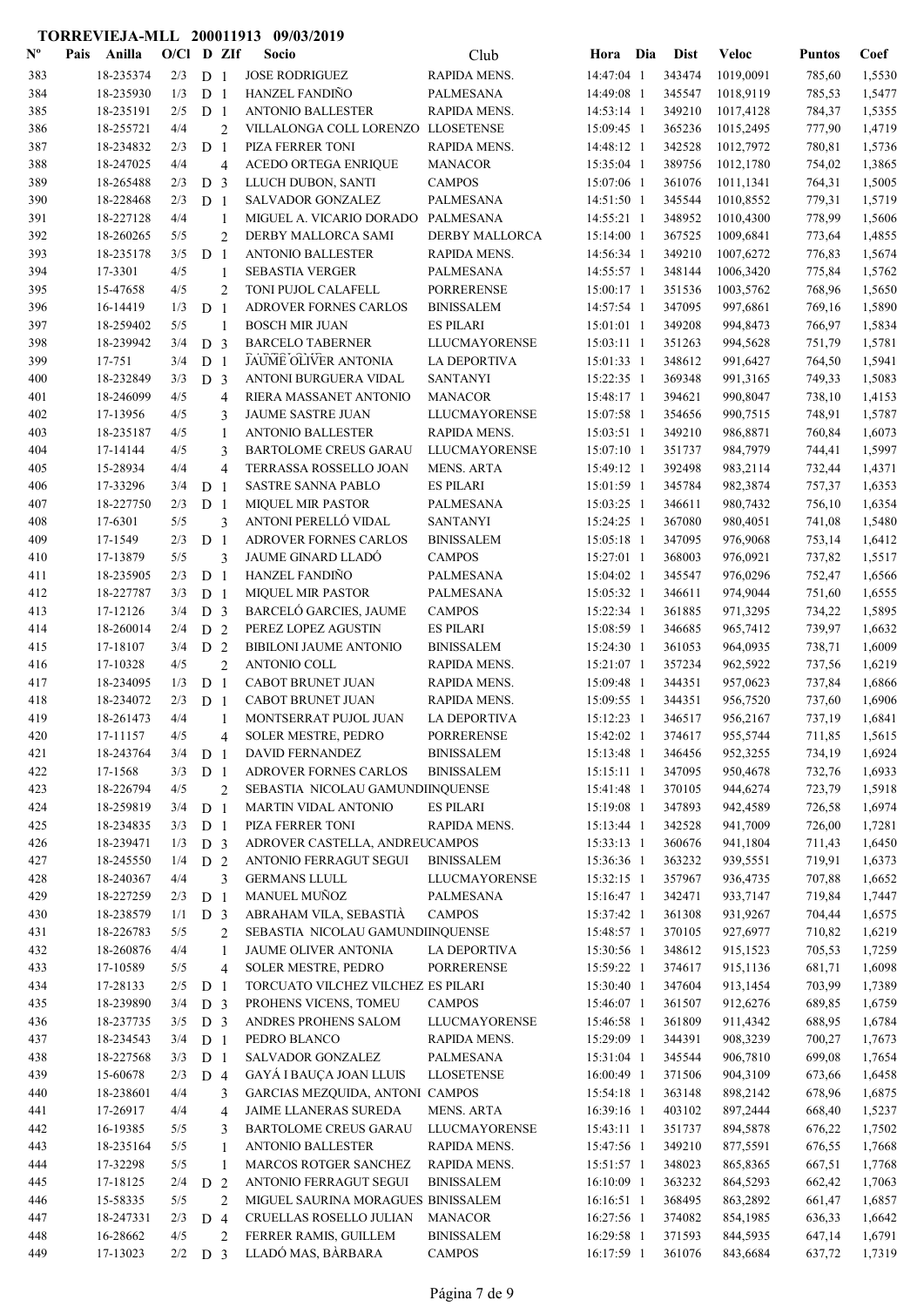| $\mathbf{N}^{\mathbf{o}}$ | Pais | Anilla    | O/Cl D ZIf |                |                                | Socio                                  | Club                 | Hora Dia     | <b>Dist</b> | Veloc    | <b>Puntos</b> | Coef   |
|---------------------------|------|-----------|------------|----------------|--------------------------------|----------------------------------------|----------------------|--------------|-------------|----------|---------------|--------|
| 450                       |      | 16-40271  | 4/4        |                | $\overline{4}$                 | <b>JOSE LEBRON LINARES</b>             | <b>MANACOR</b>       | 16:44:49 1   | 382497      | 840,9916 | 626,49        | 1,6386 |
| 451                       |      | 18-246503 | 1/1        | D <sub>4</sub> |                                | JULIA CASSELLAS GELABERT               | <b>MANACOR</b>       | 17:07:36 1   | 400488      | 838,5427 | 624,67        | 1,5684 |
| 452                       |      | 16-20009  | 5/5        |                | 1                              | <b>MARINA GIL</b>                      | PALMESANA            | 16:05:49 1   | 345660      | 831,2798 | 640,87        | 1,8212 |
| 453                       |      | 17-11967  | 4/5        |                | 4                              | ARBONA FORNERS ANTONIO                 | <b>BINISSALEM</b>    | 16:33:20 1   | 366997      | 827,8128 | 616,67        | 1,7191 |
| 454                       |      | 17-28644  | 5/5        |                | $\overline{2}$                 | ABRINES COLL LORENZO                   | <b>LLOSETENSE</b>    | 16:31:46 1   | 365386      | 827,1018 | 633,74        | 1,7305 |
| 455                       |      | 17-3650   | 3/3        | D <sub>1</sub> |                                | <b>HANZEL FANDINO</b>                  | PALMESANA            | 16:08:18 1   | 345547      | 826,0746 | 636,86        | 1,8339 |
| 456                       |      | 16-10969  | 4/5        |                | $\overline{2}$                 | <b>JUAN MIGUEL PIZA</b>                | <b>BINISSALEM</b>    | 16:28:05 1   | 361490      | 825,1626 | 632,26        | 1,7569 |
| 457                       |      | 17-15175  | 4/5        |                | 3                              | <b>SERVER RIGO JAIME</b>               | <b>LLUCMAYORENSE</b> | 16:23:57 1   | 355293      | 818,7418 | 618,88        | 1,7915 |
| 458                       |      | 18-243974 | 1/2        | D              | 2                              | MIQUEL JANER BENNASSAR                 | <b>BINISSALEM</b>    | 16:42:16 1   | 368934      | 815,7444 | 625,04        | 1,7290 |
| 459                       |      | 18-240516 | 4/5        |                | 3                              | ANTONIO HERNANDEZ                      | <b>LLUCMAYORENSE</b> | 16:22:33 1   | 352230      | 814,3105 | 615,53        | 1,8149 |
| 460                       |      | 17-14502  | 4/5        |                | 3                              | ANDRES PROHENS SALOM                   | <b>LLUCMAYORENSE</b> | 16:34:50 1   | 361809      | 813,3586 | 614,81        | 1,7707 |
| 461                       |      | 17-20529  | 3/4        | D <sub>4</sub> |                                | HANS WILHELM GERTZ                     | <b>MANACOR</b>       | 17:22:27 1   | 398032      | 808,2689 | 602,12        | 1,6131 |
| 462                       |      | 18-233138 | 2/5        | D <sub>3</sub> |                                | DOMINGO FONTIRROIG PERELLSANTANYI      |                      | 16:37:28 1   | 361507      | 807,8971 | 610,69        | 1,7799 |
| 463                       |      | 18-237294 | 3/4        | D <sub>2</sub> |                                | <b>CIRER FERRIOL ANTONIO</b>           | <b>BINISSALEM</b>    | 16:37:40 1   | 361279      | 807,0268 | 618,36        | 1,7849 |
| 464                       |      | 17-17225  | 4/5        |                | $\overline{2}$                 | AMIR HESSAM ARBABAN                    | <b>BINISSALEM</b>    | 16:39:51 1   | 360845      | 802,1452 | 614,62        | 1,7909 |
| 465                       |      | 18-226514 | 3/4        | D <sub>2</sub> |                                | PEDRO A. PAYERAS OLIVER                | <b>INQUENSE</b>      | 17:05:40 1   | 378207      | 795,1093 | 609,23        | 1,7124 |
| 466                       |      | 18-247326 | 3/3        | D <sub>4</sub> |                                | CRUELLAS ROSELLO JULIAN                | <b>MANACOR</b>       | 17:03:21 1   | 374082      | 790,2863 | 588,72        | 1,7350 |
| 467                       |      | 18-241277 | 4/4        |                | 3                              | <b>MIQUEL ANGEL OLLER</b>              | <b>LLUCMAYORENSE</b> | 16:40:28 1   | 355661      | 789,5390 | 596,81        | 1,8288 |
| 468                       |      | 17-28120  | 3/5        | D <sub>1</sub> |                                | TORCUATO VILCHEZ VILCHEZ ES PILARI     |                      | 16:31:42 1   | 347604      | 786,9685 | 606,71        | 1,8752 |
| 469                       |      | 17-9677   | 3/3        | D <sub>1</sub> |                                | <b>JOSE RODRIGUEZ</b>                  | RAPIDA MENS.         | 16:29:13 1   | 343474      | 782,0150 | 602,89        | 1,9018 |
| 470                       |      | 17-7968   | 3/5        | D <sub>3</sub> |                                | DOMINGO FONTIRROIG PERELLSANTANYI      |                      | 16:53:08 1   | 361507      | 780,5679 | 590,03        | 1,8107 |
| 471                       |      | 18-228084 | 2/2        | D <sub>1</sub> |                                | <b>MATIAS REBASA SASTRE</b>            | PALMESANA            | 16:35:59 1   | 345527      | 774,7532 | 597,29        | 1,8985 |
| 472                       |      | 17-12509  | 2/3        | D <sub>4</sub> |                                | NICOLAU SALOM JUAN                     | <b>MANACOR</b>       | 17:28:27 1   | 386063      | 774,5270 | 576,98        | 1,7028 |
| 473                       |      | 18-238357 | 4/4        |                | 3                              | SASTRE GONZALEZ ANGEL                  | <b>CAMPOS</b>        | 17:09:15 1   | 364854      | 761,3020 | 575,46        | 1,8056 |
| 474                       |      | 18-228383 | 5/5        |                | 1                              | <b>SEBASTIA VERGER</b>                 | PALMESANA            | 16:49:21 1   | 348144      | 757,9057 | 584,30        | 1,8962 |
| 475                       |      | 16-16835  | 1/3        | D <sub>1</sub> |                                | <b>SEGUI FEMENIAS JORGE</b>            | <b>LA DEPORTIVA</b>  | 16:46:33 1   | 345410      | 756,5655 | 583,27        | 1,9153 |
| 476                       |      | 18-233094 | 4/5        |                | 3                              | DOMINGO FONTIRROIG PERELLSANTANYI      |                      | 17:07:54 1   | 361507      | 756,4490 | 571,80        | 1,8339 |
| 477                       |      | 17-903    | 2/3        | D <sub>2</sub> |                                | TANDEM MARCOS PEDRO                    | LA DEPORTIVA         | 17:05:31 1   | 358924      | 754,8085 | 578,35        | 1,8509 |
| 478                       |      | 17-20513  | 4/4        |                | $\overline{4}$                 | HANS WILHELM GERTZ                     | <b>MANACOR</b>       | 17:59:21 1   | 398032      | 751,9259 | 560,14        | 1,6726 |
| 479                       |      | 16-13372  | 1/2        | D              | 2                              | TORRES LUQUE CRISTOBAL                 | A. POLLESINA         | 17:47:56 1   | 387945      | 749,0250 | 573,92        | 1,7197 |
| 480                       |      | 17-17509  | 3/3        | D <sub>2</sub> |                                | MATEO TERRASSA COSTA                   | <b>BINISSALEM</b>    | $17:10:00$ 1 | 359028      | 747,9750 | 573,11        | 1,8620 |
| 481                       |      | 18-235431 | 1/1        | D <sub>2</sub> |                                | LORENTE CAÑELLAS                       | RAPIDA MENS.         | 17:13:38 1   | 359210      | 742,7321 | 569,09        | 1,8650 |
| 482                       |      | 16-28803  | 5/5        |                | $\overline{4}$                 | GORNALS FERRER MIGUEL ANGERRERENSE     |                      | 17:24:46 1   | 367167      | 742,1013 | 552,82        | 1,8283 |
| 483                       |      | 18-239461 | 2/3        | D <sub>3</sub> |                                | ADROVER CASTELLA, ANDREUCAMPOS         |                      | 17:16:14 1   | 360676      | 741,7756 | 560,70        | 1,8651 |
| 484                       |      | 17-10701  | 5/5        |                | 1                              | <b>GABRIEL SORELL SALVA</b>            | <b>ES PILARI</b>     | 16:59:02 1   | 346615      | 738,9986 | 569,73        | 1,9448 |
| 485                       |      | 18-260513 | 4/4        |                | 1                              | <b>LLADO BONET JOSE</b>                | <b>LA DEPORTIVA</b>  | 16:57:01 1   | 342869      | 734,1687 | 566,00        | 1,9701 |
| 486                       |      | 16-20381  | 5/5        |                | 3                              | <b>JAUME SASTRE JUAN</b>               | <b>LLUCMAYORENSE</b> | 17:18:02 1   | 354656      | 726,7045 | 549,31        | 1,9086 |
| 487                       |      | 18-227236 | 3/3        | D <sub>1</sub> |                                | MANUEL MUÑOZ                           | PALMESANA            | 17:06:55 1   | 342471      | 718,0940 | 553,61        | 1,9805 |
| 488                       |      | 18-232520 | 3/4        | D <sub>4</sub> |                                | ANTONI BLANCH ALCINA                   | <b>SANTANYI</b>      | 17:47:09 1   | 370630      | 716,6779 | 533,88        | 1,8338 |
| 489                       |      | 17-11619  | 2/4        | D <sub>4</sub> |                                | GONZALEZ SITJAR JOSE MANUPDRRERENSE    |                      | 17:49:03 1   | 370128      | 713,0874 | 531,21        | 1,8401 |
| 490                       |      | 17-838    | 3/3        | D <sub>2</sub> |                                | TANDEM MARCOS PEDRO                    | <b>LA DEPORTIVA</b>  | 17:36:35 1   | 358924      | 708,5192 | 542,88        | 1,9014 |
| 491                       |      | 17-12654  | 3/4        | D <sub>3</sub> |                                | BARCELÓ SAGRERA, SALVADORAMPOS         |                      | 17:49:46 1   | 367002      | 706,0899 | 533,73        | 1,8633 |
| 492                       |      | 18-259224 | 3/4        | D <sub>2</sub> |                                | PEREZ LOPEZ AGUSTIN                    | <b>ES PILARI</b>     | 17:21:27 1   | 346685      | 705,4329 | 540,52        | 1,9765 |
| 493                       |      | 18-258605 | 3/3        | D <sub>2</sub> |                                | NUÑEZ TORRES JUAN DE DIOS A. POLLESINA |                      | 18:17:09 1   | 385470      | 704,5052 | 539,80        | 1,7813 |
| 494                       |      | 18-234477 | 4/5        |                | 1                              | <b>VICTOR SALADO</b>                   | RAPIDA MENS.         | 17:20:11 1   | 344077      | 701,9353 | 541,15        | 1,9996 |
| 495                       |      | 16-39798  | 3/4        | D <sub>2</sub> |                                | PEDRO REYNES SOCIAS                    | <b>BINISSALEM</b>    | 18:21:24 1   | 375420      | 680,8487 | 521,68        | 1,8364 |
| 496                       |      | 11-62596  | 4/4        |                | 1                              | PEDRO BLANCO                           | RAPIDA MENS.         | 17:36:19 1   | 344391      | 680,1889 | 524,39        | 2,0059 |
| 497                       |      | 18-245518 | 3/4        | D <sub>2</sub> |                                | ANTONIO FERRAGUT SEGUI                 | <b>BINISSALEM</b>    | 18:04:29 1   | 363232      | 679,5946 | 520,72        | 1,9057 |
| 498                       |      | 18-234031 | 3/3        | D <sub>1</sub> |                                | CABOT BRUNET JUAN                      | RAPIDA MENS.         | 17:39:42 1   | 344351      | 675,5954 | 520,85        | 2,0142 |
| 499                       |      | 16-31934  | 3/3        | D <sub>2</sub> |                                | VARA MARQUET GREGORIO                  | A. POLLESINA         | 18:46:18 1   | 385128      | 668,2769 | 512,05        | 1,8046 |
| 500                       |      | 18-233095 | 5/5        |                | 3                              | DOMINGO FONTIRROIG PERELLSANTANYI      |                      | 18:13:17 1   | 361507      | 665,4115 | 502,98        | 1,9263 |
| 501                       |      | 15-34766  | 5/5        |                | $\mathfrak{2}$                 | TONI PUJOL CALAFELL                    | PORRERENSE           | 17:58:35 1   | 351536      | 665,0531 | 509,58        | 1,9849 |
| 502                       |      | 18-227830 | 2/2        | D <sub>1</sub> |                                | <b>JANSEL MANUEL</b>                   | PALMESANA            | 18:00:19 1   | 345550      | 651,5918 | 502,34        | 2,0233 |
| 503                       |      | 18-233644 | 1/2        | D <sub>1</sub> |                                | <b>GUILLERMO AMENGUAL</b>              | RAPIDA MENS.         | 18:14:01 1   | 350173      | 643,6806 | 496,24        | 2,0006 |
| 504                       |      | 17-17295  | 5/5        |                |                                | AMIR HESSAM ARBABAN                    | <b>BINISSALEM</b>    | 18:36:05 1   | 360845      | 637,4415 | 488,42        | 1,9453 |
|                           |      |           | 4/4        |                | $\overline{2}$<br>$\mathbf{1}$ | SASTRE SANNA PABLO                     |                      |              |             |          |               |        |
| 505                       |      | 18-259272 |            |                |                                |                                        | <b>ES PILARI</b>     | 18:21:10 1   | 345784      | 627,3674 | 483,66        | 2,0341 |
| 506                       |      | 18-260169 | 4/4        |                | 1                              | MARTIN VIDAL ANTONIO                   | <b>ES PILARI</b>     | 18:25:54 1   | 347893      | 625,8194 | 482,47        | 2,0257 |
| 507                       |      | 15-48263  | 5/5        |                | 3                              | BARTOMEU ADROVER VIDAL SANTANYI        |                      | 19:02:15 1   | 367534      | 620,5724 | 469,09        | 1,9213 |
| 508                       |      | 18-233642 | 2/2        | D <sub>1</sub> |                                | GUILLERMO AMENGUAL                     | RAPIDA MENS.         | 18:40:53 1   | 350173      | 613,3880 | 472,89        | 2,0205 |
| 509                       |      | 17-9842   | 5/5        |                | 1                              | <b>VICTOR SALADO</b>                   | RAPIDA MENS.         | 18:41:20 1   | 344077      | 602,2351 | 464,29        | 2,0603 |
| 510                       |      | 16-27756  | 4/5        |                | 1                              | TORCUATO VILCHEZ VILCHEZ ES PILARI     |                      | 18:48:54 1   | 347604      | 600,4560 | 462,92        | 2,0434 |
| 511                       |      | 18-259884 | 3/3        | D <sub>1</sub> |                                | FRANCISCO MONTILLA MORENES PILARI      |                      | 19:09:23 1   | 346274      | 577,7171 | 445,39        | 2,0553 |
| 512                       |      | 17-17955  | 5/5        |                | $\overline{2}$                 | ANDONOV HRISTOW                        | <b>BINISSALEM</b>    | 06:41:00 2   | 375088      | 559,8328 | 471,92        | 1,9011 |
| 513                       |      | 18-258823 | 1/1        | D <sub>2</sub> |                                | <b>JUAN JOSE CORRO CIFRE</b>           | A. POLLESINA         | 07:24:20 2   | 388608      | 544,7776 | 456,45        | 1,8386 |
| 514                       |      | 16-13490  | 2/2        | D <sub>2</sub> |                                | TORRES LUQUE CRISTOBAL                 | A. POLLESINA         | 07:57:42 2   | 387945      | 519,5460 | 433,50        | 1,8453 |
| 515                       |      | 18-227993 | 4/4        |                | $\mathbf{1}$                   | DAVID FERNANDEZ                        | <b>BINISSALEM</b>    | 06:41:00 2   | 346456      | 517,0985 | 438,58        | 2,0703 |
| 516                       |      | 17-18026  | 4/4        |                | $\overline{2}$                 | <b>BIBILONI JAUME ANTONIO</b>          | <b>BINISSALEM</b>    | 07:17:33 2   | 361053      | 511,0084 | 428,54        | 1,9905 |